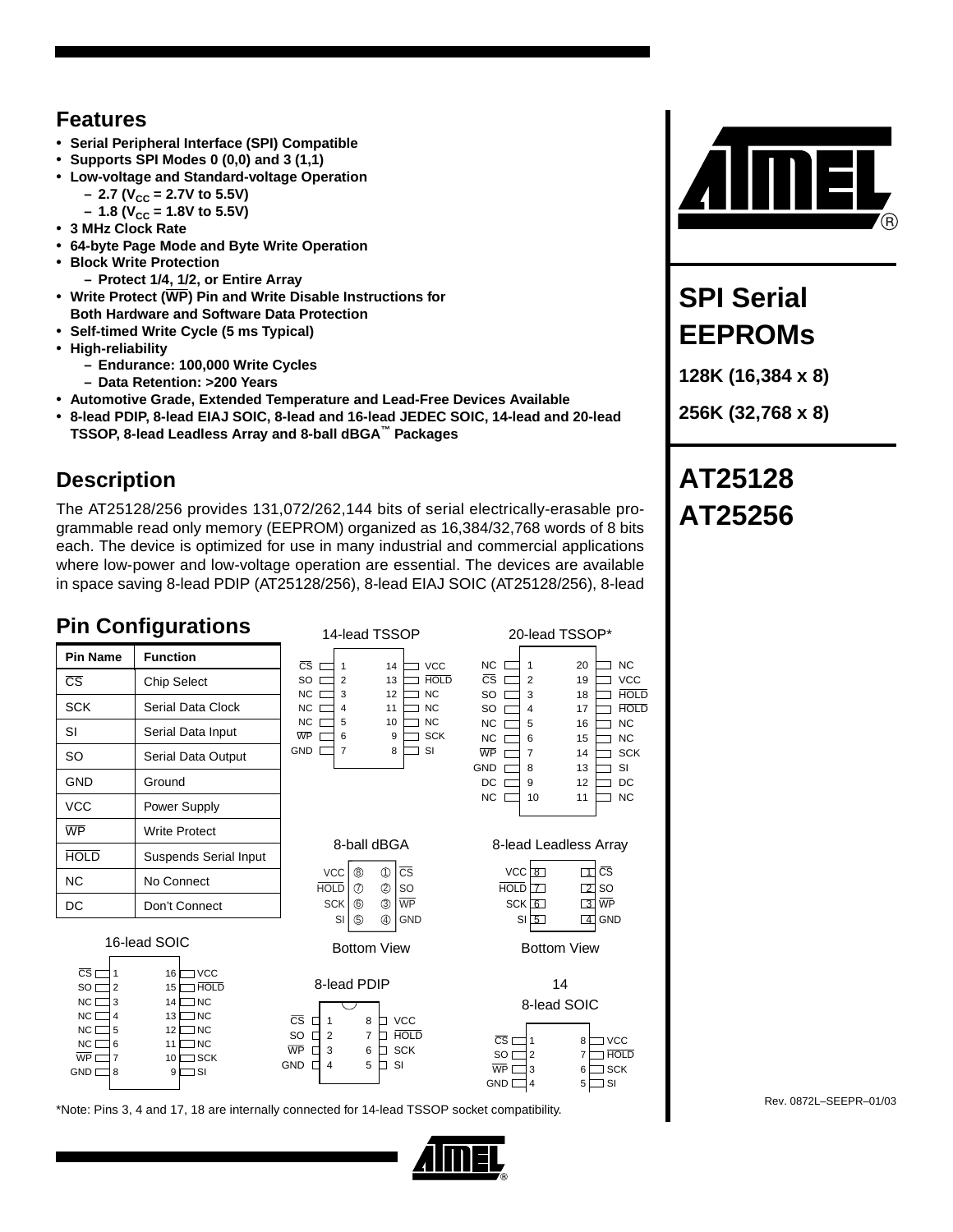

and 16-lead JEDEC SOIC (AT25128), 14-lead TSSOP (AT25128), 20-lead TSSOP (AT25128/256), 8-lead Leadless Array (AT25256), and 8-ball dBGA packages. In addition, the entire family is available in 2.7V (2.7V to 5.5V) and 1.8V (1.8V to 5.5V) versions.

The AT25128/256 is enabled through the Chip Select pin (CS) and accessed via a 3-wire interface consisting of Serial Data Input (SI), Serial Data Output (SO), and Serial Clock (SCK). All programming cycles are completely self-timed, and no separate ERASE cycle is required before WRITE.

BLOCK WRITE protection is enabled by programming the status register with top  $\frac{1}{4}$ , top  $\frac{1}{2}$  or entire array of write protection. Separate program enable and program disable instructions are provided for additional data protection. Hardware data protection is provided via the  $\overline{WP}$  pin to protect against inadvertent write attempts to the status register. The  $\overline{HOLD}$  pin may be used to suspend any serial communication without resetting the serial sequence.

# **Absolute Maximum Ratings\***

|                    | $\star$ |
|--------------------|---------|
|                    |         |
| Voltage on Any Pin |         |
|                    |         |
|                    |         |

NOTICE: Stresses beyond those listed under "Absolute Maximum Ratings" may cause permanent damage to the device. This is a stress rating only and functional operation of the device at these or any other conditions beyond those indicated in the operational sections of this specification is not implied. Exposure to absolute maximum rating conditions for extended periods may affect device reliability.

# **Block Diagram**

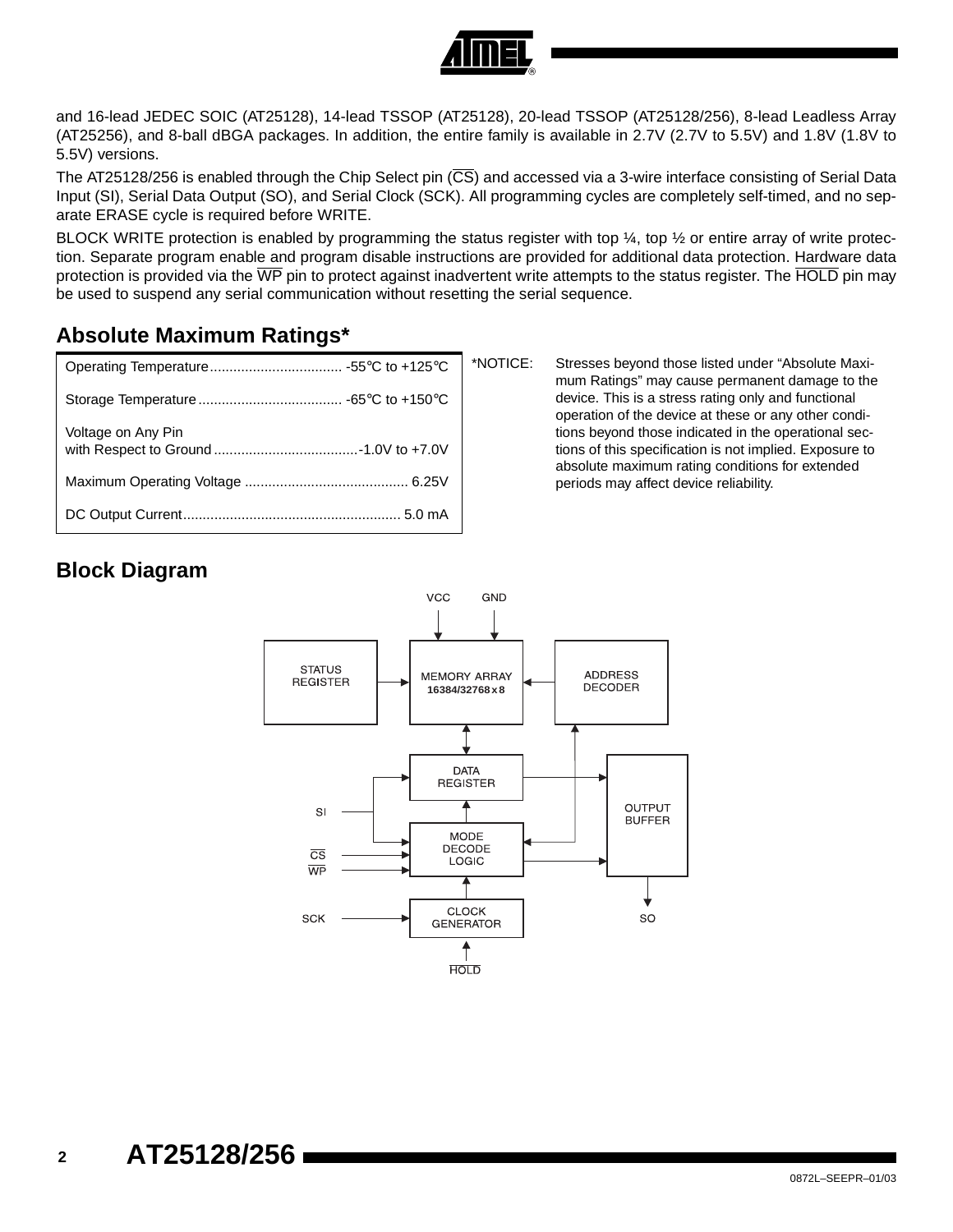# **Pin Capacitance**[\(1\)](#page-2-1)

Applicable over recommended operating range from  $T_A = 25^{\circ}C$ , f = 1.0 MHz,  $V_{CC} = +5.0V$  (unless otherwise noted).

| Svmbol                     | <b>Test Conditions</b>                    | <b>Max</b> | <b>Units</b> | <b>Conditions</b>     |
|----------------------------|-------------------------------------------|------------|--------------|-----------------------|
| $\mathsf{v}_\mathsf{OUT}$  | Output Capacitance (SO)                   |            | рF           | $V_{\text{OUT}} = 0V$ |
| $\mathsf{v}_{\mathsf{IN}}$ | Input Capacitance (CS, SCK, SI, WP, HOLD) |            | рF           | $V_{IN} = 0V$         |

<span id="page-2-1"></span>Note: 1. This parameter is characterized and is not 100% tested.

# **DC Characteristics**

Applicable over recommended operating range from  $T_{\text{Al}}$  = -40°C to +85°C, V<sub>CC</sub> = +1.8V to +5.5V,  $T_{AE}$  = -40°C to +125°C, V $_{CC}$  = +1.8V to +5.5V(unless otherwise noted).

| Symbol                  | <b>Parameter</b>       | <b>Test Condition</b>                                      |                                                    | Min                | Typ | <b>Max</b>         | <b>Units</b> |
|-------------------------|------------------------|------------------------------------------------------------|----------------------------------------------------|--------------------|-----|--------------------|--------------|
| $V_{CC1}$               | Supply Voltage         |                                                            | 1.8                                                |                    | 3.6 | $\vee$             |              |
| $V_{CC2}$               | Supply Voltage         |                                                            |                                                    | 2.7                |     | 5.5                | $\vee$       |
| $V_{CC3}$               | Supply Voltage         |                                                            |                                                    | 4.5                |     | 5.5                | $\vee$       |
| $I_{\rm CC1}$           | <b>Supply Current</b>  |                                                            | $V_{CC}$ = 5.0V at 1 MHz, SO = Open, Read          |                    | 2.0 | 3.0                | mA           |
| $I_{CC2}$               | <b>Supply Current</b>  | $V_{\text{CC}}$ = 5.0V at 2 MHz,<br>SO = Open, Read, Write |                                                    |                    | 3.0 | 5.0                | mA           |
| $I_{SB1}$               | <b>Standby Current</b> | $V_{CC}$ = 1.8V, $\overline{\text{CS}}$ = V <sub>CC</sub>  |                                                    |                    | 0.1 | 2.0                | μA           |
| $I_{SB2}$               | <b>Standby Current</b> | $V_{CC}$ = 2.7V, $\overline{CS}$ = $V_{CC}$                |                                                    |                    | 0.2 | 2.0                | μA           |
| $I_{SB3}$               | <b>Standby Current</b> |                                                            | $V_{CC}$ = 5.0V, $\overline{\text{CS}}$ = $V_{CC}$ |                    | 2.0 | 5.0                | μA           |
| I <sub>IL</sub>         | Input Leakage          | $V_{IN}$ = 0V to $V_{CC}$                                  |                                                    |                    |     | 3.0                | μA           |
| $I_{OL}$                | Output Leakage         | $V_{IN}$ = 0V to $V_{CC}$ , $T_{AC}$ = 0°C to 70°C         |                                                    | $-3.0$             |     | 3.0                | μA           |
| $V_{IL}$ <sup>(1)</sup> | Input Low-voltage      |                                                            |                                                    | $-1.0$             |     | $V_{CC}$ x 0.3     | V            |
| $V_{\text{IH}}^{(1)}$   | Input High-voltage     |                                                            |                                                    | $V_{CC}$ x 0.7     |     | $V_{\rm CC}$ + 0.5 | $\vee$       |
| $V_{OL1}$               | Output Low-voltage     |                                                            | $I_{OL} = 3.0$ mA                                  |                    |     | 0.4                | $\vee$       |
| $V_{OH1}$               | Output High-voltage    | $4.5 \le V_{CC} \le 5.5V$                                  | $I_{OH} = -1.6$ mA                                 | $V_{\rm CC}$ - 0.8 |     |                    | $\vee$       |
| $V_{OL2}$               | Output Low-voltage     |                                                            | $I_{OL} = 0.15$ mA                                 |                    |     | 0.2                | V            |
| $V_{OH2}$               | Output High-voltage    | $1.8V \le V_{CC} \le 3.6V$                                 | $I_{OH} = -100 \mu A$                              | $V_{CC}$ - 0.2     |     |                    | $\vee$       |

<span id="page-2-0"></span>Note: 1.  $V_{\text{IL}}$  and  $V_{\text{IH}}$  max are reference only and are not tested.

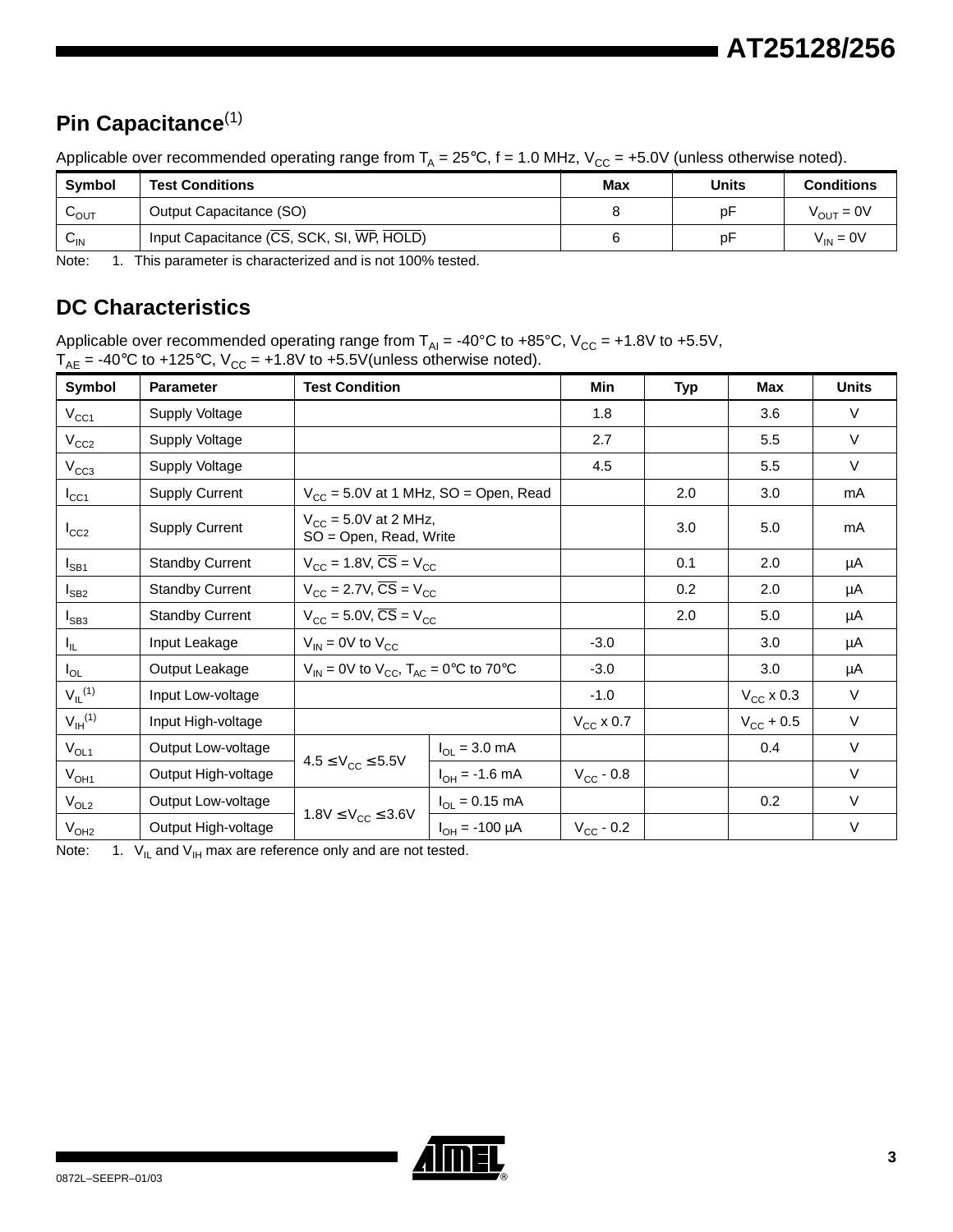

# **AC Characteristics**

Applicable over recommended operating range from T<sub>AI</sub> = -40°C to + 85°C, T<sub>AE</sub> = -40°C to +125°C, V<sub>CC</sub> = As Specified,  $CL = 1$  TTL Gate and 100 pF (unless otherwise noted).

| Symbol             | Parameter                  | Voltage                                   | Min                                     | <b>Max</b>                                         | <b>Units</b> |
|--------------------|----------------------------|-------------------------------------------|-----------------------------------------|----------------------------------------------------|--------------|
| $f_{\mathsf{SCK}}$ | <b>SCK Clock Frequency</b> | $4.5 - 5.5$<br>$2.7 - 5.5$<br>$1.8 - 5.5$ | $\pmb{0}$<br>$\mathbf 0$<br>$\mathbf 0$ | 3.0<br>2.1<br>0.5                                  | <b>MHz</b>   |
| $t_{\rm RI}$       | Input Rise Time            | $4.5 - 5.5$<br>$2.7 - 5.5$<br>$1.8 - 5.5$ |                                         | $\overline{c}$<br>$\overline{c}$<br>$\overline{c}$ | μs           |
| $t_{FI}$           | Input Fall Time            | $4.5 - 5.5$<br>$2.7 - 5.5$<br>$1.8 - 5.5$ |                                         | $\overline{a}$<br>$\overline{a}$<br>$\overline{c}$ | μs           |
| $t_{WH}$           | <b>SCK High Time</b>       | $4.5 - 5.5$<br>$2.7 - 5.5$<br>$1.8 - 5.5$ | 150<br>200<br>800                       |                                                    | ns           |
| $t_{WL}$           | <b>SCK Low Time</b>        | $4.5 - 5.5$<br>$2.7 - 5.5$<br>$1.8 - 5.5$ | 150<br>200<br>800                       |                                                    | ns           |
| $t_{CS}$           | CS High Time               | $4.5 - 5.5$<br>$2.7 - 5.5$<br>$1.8 - 5.5$ | 250<br>250<br>1000                      |                                                    | ns           |
| $t_{\text{CSS}}$   | CS Setup Time              | $4.5 - 5.5$<br>$2.7 - 5.5$<br>$1.8 - 5.5$ | 100<br>250<br>1000                      |                                                    | ns           |
| $t_{\text{CSH}}$   | CS Hold Time               | $4.5 - 5.5$<br>$2.7 - 5.5$<br>$1.8 - 5.5$ | 150<br>250<br>1000                      |                                                    | ns           |
| $t_{\text{SU}}$    | Data In Setup Time         | $4.5 - 5.5$<br>$2.7 - 5.5$<br>$1.8 - 5.5$ | 30<br>50<br>100                         |                                                    | ns           |
| $t_H$              | Data In Hold Time          | $4.5 - 5.5$<br>$2.7 - 5.5$<br>$1.8 - 5.5$ | 50<br>50<br>100                         |                                                    | ns           |
| $t_{HD}$           | Hold Setup Time            | $4.5 - 5.5$<br>$2.7 - 5.5$<br>$1.8 - 5.5$ | 100<br>100<br>400                       |                                                    | ns           |
| $t_{CD}$           | Hold Hold Time             | $4.5 - 5.5$<br>$2.7 - 5.5$<br>$1.8 - 5.5$ | 200<br>300<br>400                       |                                                    | ns           |
| $t_{\rm V}$        | <b>Output Valid</b>        | $4.5 - 5.5$<br>$2.7 - 5.5$<br>$1.8 - 5.5$ | $\pmb{0}$<br>0<br>0                     | 150<br>200<br>800                                  | ns           |
| $t_{HO}$           | Output Hold Time           | $4.5 - 5.5$<br>$2.7 - 5.5$<br>$1.8 - 5.5$ | $\pmb{0}$<br>0<br>0                     |                                                    | ns           |
| $t_{LZ}$           | Hold to Output Low Z       | $4.5 - 5.5$<br>$2.7 - 5.5$<br>$1.8 - 5.5$ | $\pmb{0}$<br>0<br>0                     | 100<br>200<br>300                                  | $\sf{ns}$    |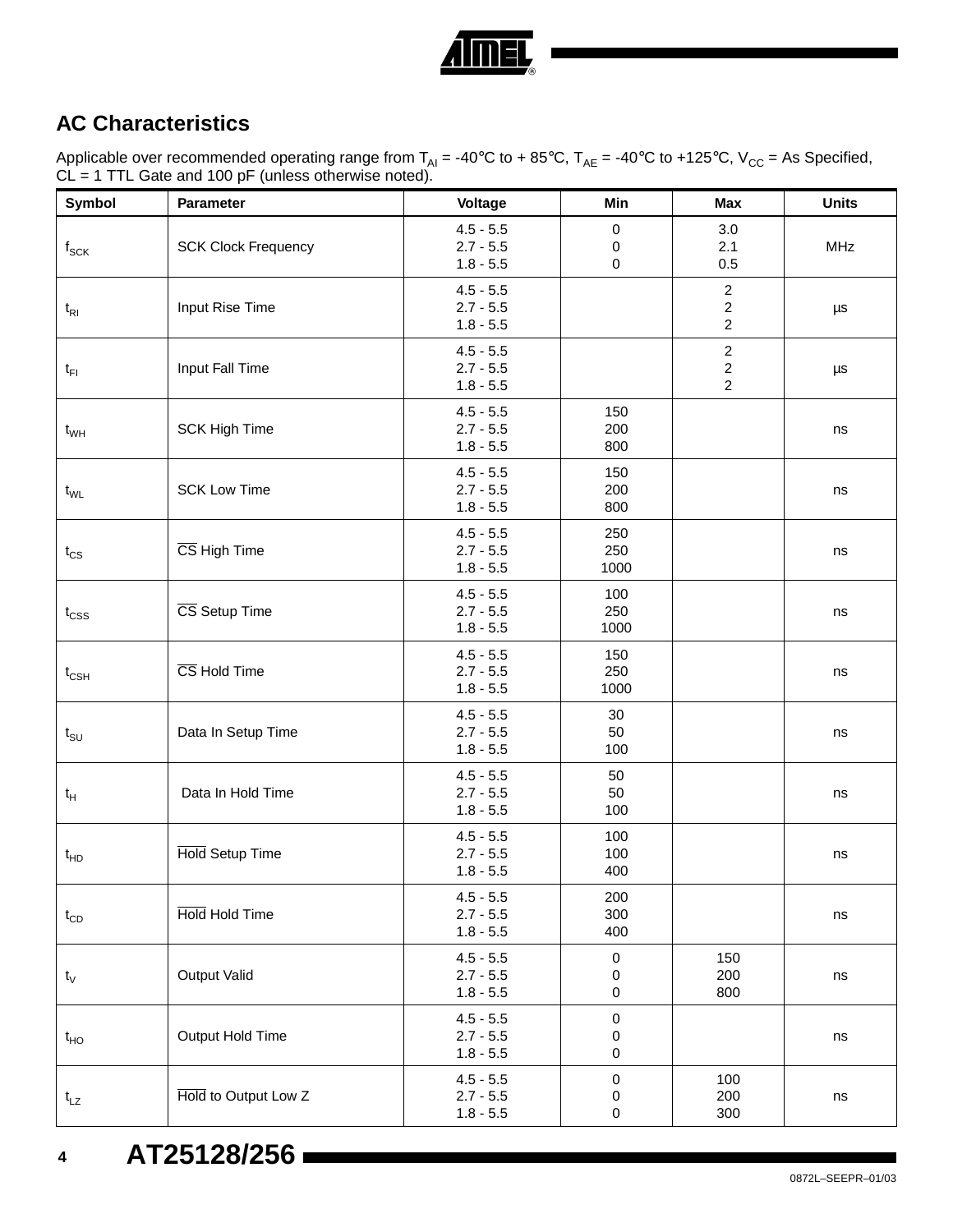# **AC Characteristics (Continued)**

Applicable over recommended operating range from  $T_{Al} = -40^{\circ}C$  to +85°C,  $T_{AE} = -40^{\circ}C$  to +125°C,  $V_{CC} = As$  Specified,  $CL = 1$  TTL Gate and 100 pF (unless otherwise noted).

| Symbol                   | <b>Parameter</b>      | <b>Voltage</b>                            | <b>Min</b> | Max                | <b>Units</b>        |
|--------------------------|-----------------------|-------------------------------------------|------------|--------------------|---------------------|
| $t_{HZ}$                 | Hold to Output High Z | $4.5 - 5.5$<br>$2.7 - 5.5$<br>$1.8 - 5.5$ |            | 100<br>200<br>300  | ns                  |
| $t_{\text{DIS}}$         | Output Disable Time   | $4.5 - 5.5$<br>$2.7 - 5.5$<br>$1.8 - 5.5$ |            | 200<br>250<br>1000 | ns                  |
| $t_{WC}$                 | Write Cycle Time      | $4.5 - 5.5$<br>$2.7 - 5.5$<br>$1.8 - 5.5$ |            | 5<br>10<br>10      | ms                  |
| Endurance <sup>(1)</sup> | 5.0V, 25°C, Page Mode |                                           | 100K       |                    | <b>Write Cycles</b> |

<span id="page-4-0"></span>Note: 1. This parameter is characterized and is not 100% tested. Contact Atmel for further information.

### **Serial Interface Description**

**MASTER:** The device that generates the serial clock.

**SLAVE:** Because the Serial Clock pin (SCK) is always an input, the AT25128/256 always operates as a slave.

**TRANSMITTER/RECEIVER:** The AT25128/256 has seperate pins designated for data transmission (SO) and reception (SI).

**MSB:** The Most Significant Bit (MSB) is the first bit transmitted and received.

**SERIAL OP-CODE:** After the device is selected with CS going low, the first byte will be received. This byte contains the op-code that defines the operations to be performed.

**INVALID OP-CODE:** If an invalid op-code is received, no data will be shifted into the AT25128/256, and the serial output pin (SO) will remain in a high impedance state until the falling edge of CS is detected again. This will reinitialize the serial communication.

**CHIP SELECT:** The AT25128/256 is selected when the CS pin is low. When the device is not selected, data will not be accepted via the SI pin, and the serial output pin (SO) will remain in a high impedance state.

**HOLD:** The HOLD pin is used in conjunction with the CS pin to select the AT25128/256. When the device is selected and a serial sequence is underway, HOLD can be used to pause the serial communication with the master device without resetting the serial sequence. To pause, the HOLD pin must be brought low while the SCK pin is low. To resume serial communication, the HOLD pin is brought high while the SCK pin is low (SCK may still toggle during HOLD). Inputs to the SI pin will be ignored while the SO pin is in the high impedance state.

**WRITE PROTECT:** The write protect pin ( $\overline{WP}$ ) will allow normal read/write operations when held high. When the  $\overline{WP}$  pin is brought low and WPEN bit is "1", all write operations to the status register are inhibited.  $\overline{WP}$  going low while  $\overline{CS}$  is still low will interrupt a write to the status register. If the internal write cycle has already been initiated,  $\overline{WP}$ going low will have no effect on any write operation to the status register. The  $\overline{WP}$  pin function is blocked when the WPEN bit in the status register is "0". This will allow the user to install the AT25128/256 in a system with the  $\overline{\text{WP}}$  pin tied to ground and still be able to write to the status register. All  $\overline{WP}$  pin functions are enabled when the WPEN bit is set to "1".

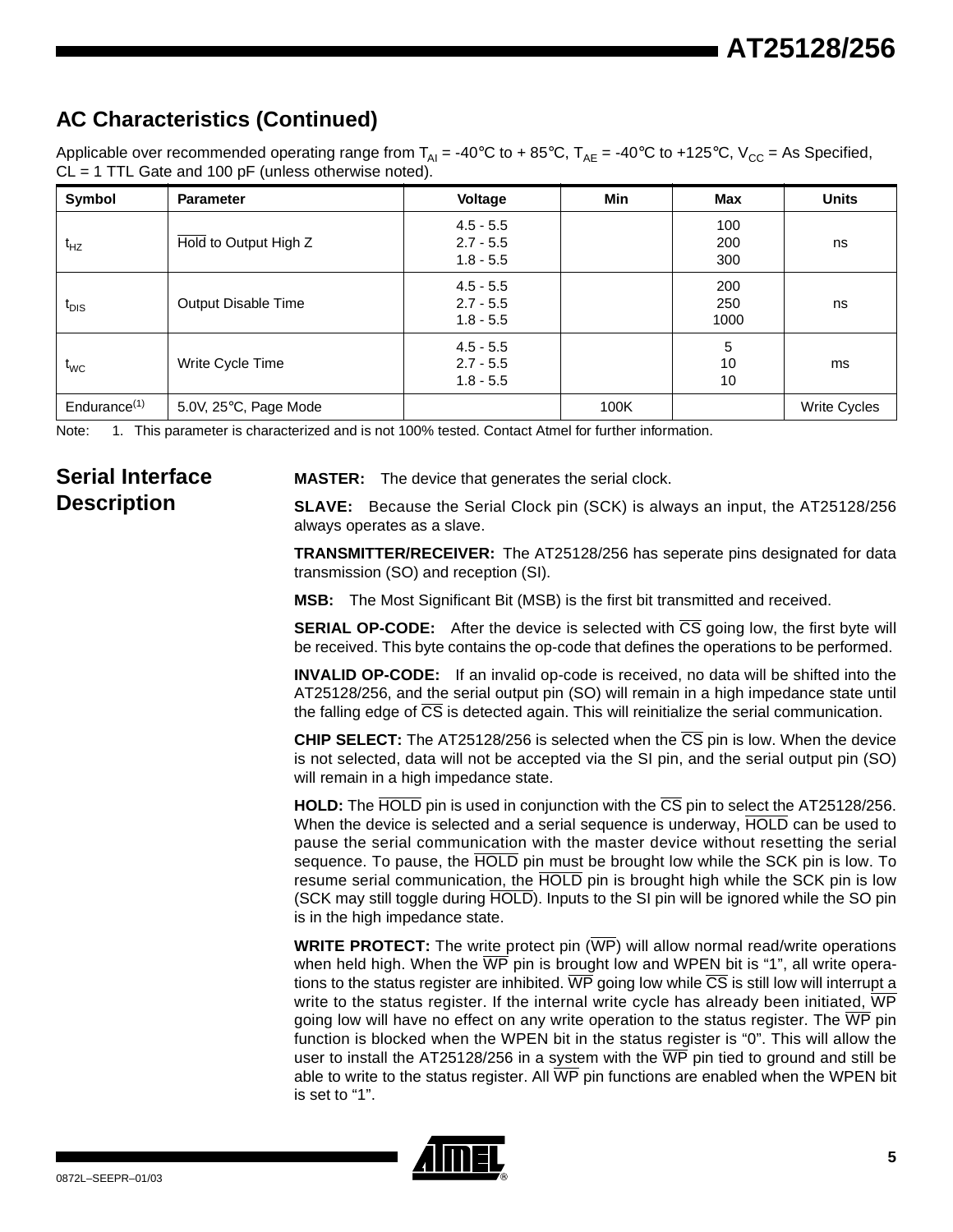

### **SPI Serial Interface**



### **Functional Description**

The AT25128/256 is designed to interface directly with the synchronous serial peripheral interface (SPI) of the 6800 type series of microcontrollers.

The AT25128/256 utilizes an 8-bit instruction register. The list of instructions and their operation codes are contained in Table 1. All instructions, addresses, and data are transferred with the MSB first and start with a high-to-low CS transition..

**Table 1.** Instruction Set for the AT25128/256

| <b>Instruction Name</b> | <b>Instruction Format</b> | <b>Operation</b>             |
|-------------------------|---------------------------|------------------------------|
| <b>WREN</b>             | 0000 X110                 | Set Write Enable Latch       |
| <b>WRDI</b>             | 0000 X100                 | Reset Write Enable Latch     |
| <b>RDSR</b>             | 0000 X101                 | <b>Read Status Register</b>  |
| <b>WRSR</b>             | 0000 X001                 | <b>Write Status Register</b> |
| <b>READ</b>             | 0000 X011                 | Read Data from Memory Array  |
| <b>WRITE</b>            | 0000 X010                 | Write Data to Memory Array   |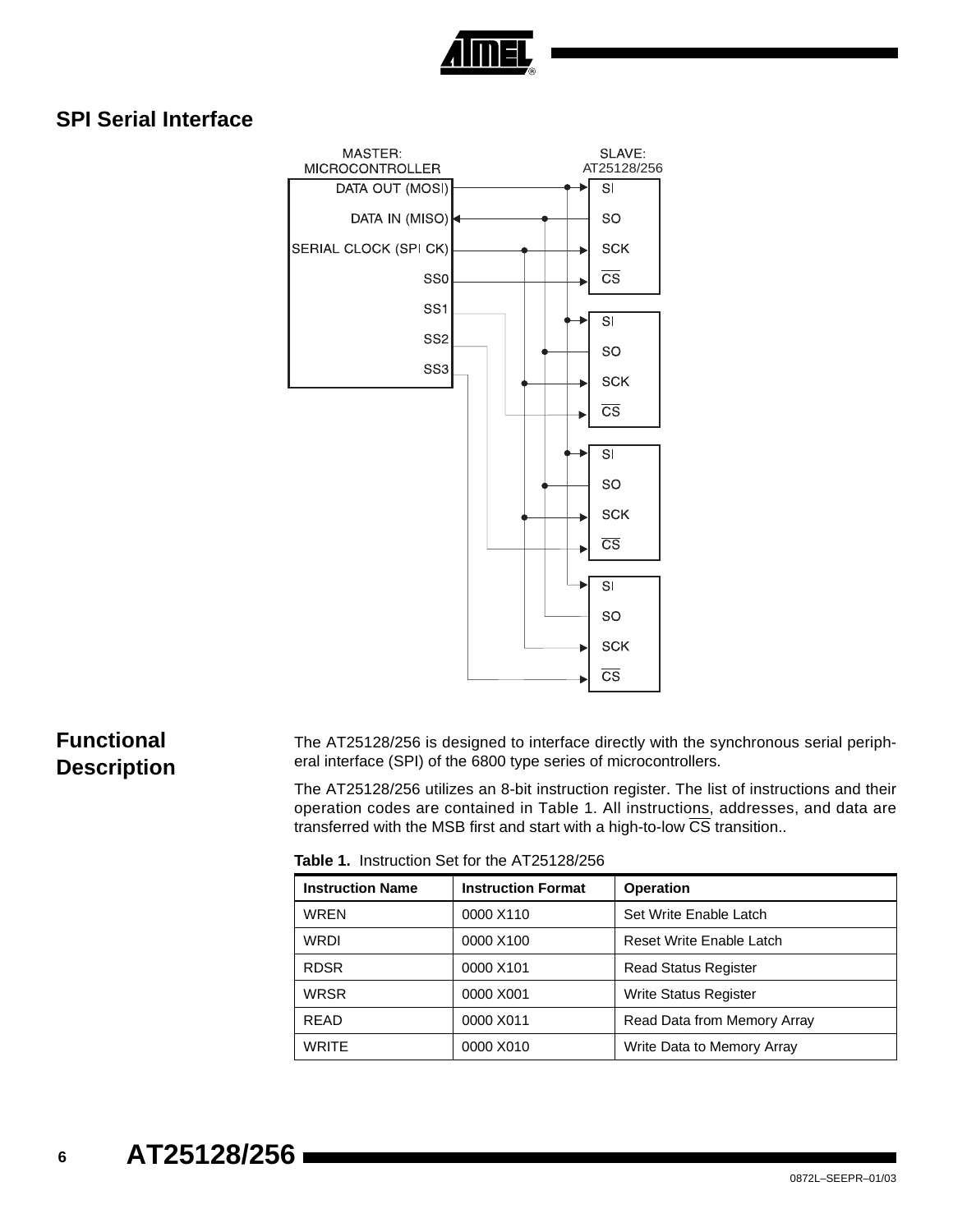**WRITE ENABLE (WREN):** The device will power-up in the write disable state when  $V_{CC}$ is applied. All programming instructions must therefore be preceded by a Write Enable instruction.

**WRITE DISABLE (WRDI):** To protect the device against inadvertent writes, the Write Disable instruction disables all programming modes. The WRDI instruction is independent of the status of the  $\overline{\text{WP}}$  pin.

**READ STATUS REGISTER (RDSR):** The Read Status Register instruction provides access to the status register. The READY/BUSY and Write Enable status of the device can be determined by the RDSR instruction. Similarly, the Block Write Protection bits indicate the extent of protection employed. These bits are set by using the WRSR instruction.

**Table 2.** Status Register Format

| Bit 7 | Bit 6 | Bit 5 | Bit 4 | Bit 3 | Bit 2           | Bit 1 | Bit 0 |
|-------|-------|-------|-------|-------|-----------------|-------|-------|
| WPEN  | ,     | ,,    | . .   | BP1   | B <sub>P0</sub> | WEN   | RDY   |

| Bit           | <b>Definition</b>                                                                                            |
|---------------|--------------------------------------------------------------------------------------------------------------|
| Bit $0$ (RDY) | Bit $0 = 0$ (RDY) indicates the device is READY.<br>Bit $0 = 1$ indicates the write cycle is in progress.    |
| Bit 1 (WEN)   | Bit $1 = 0$ indicates the device is not WRITE ENABLED. Bit $1 = 1$ indicates<br>the device is WRITE ENABLED. |
| Bit 2 (BP0)   | See Table 4.                                                                                                 |
| Bit 3 (BP1)   | See Table 4.                                                                                                 |
|               | Bits 4 - 6 are 0s when device is not in an internal write cycle.                                             |
| Bit 7 (WPEN)  | See Table 5.                                                                                                 |
|               | Bits 0 - 7 are 1s during an internal write cycle.                                                            |

**Table 3.** Read Status Register Bit Definition

**WRITE STATUS REGISTER (WRSR):** The WRSR instruction allows the user to select one of four levels of protection. The AT25128/256 is divided into four array segments. Top quarter (1/4), top half (1/2), or all of the memory segments can be protected. Any of the data within any selected segment will therefore be READ only. The block write protection levels and corresponding status register control bits are shown in [Table 4.](#page-6-0)

The three bits, BP0, BP1, and WPEN are nonvolatile cells that have the same properties and functions as the regular memory cells (e.g. WREN,  $t_{WC}$ , RDSR).

|        | <b>Status Register Bits</b> |                 | <b>Array Addresses Protected</b> |                |
|--------|-----------------------------|-----------------|----------------------------------|----------------|
| Level  | BP <sub>1</sub>             | BP <sub>0</sub> | AT25128                          | AT25256        |
| 0      |                             |                 | None                             | None           |
| 1(1/4) |                             |                 | 3000 - 3FFF                      | $6000 - 7$ FFF |
| 2(1/2) |                             |                 | 2000 - 3FFF                      | 4000 - 7FFF    |
| 3(AII) |                             |                 | $0000 - 3$ FFF                   | $0000 - 7$ FFF |

<span id="page-6-0"></span>**Table 4.** Block Write Protect Bits

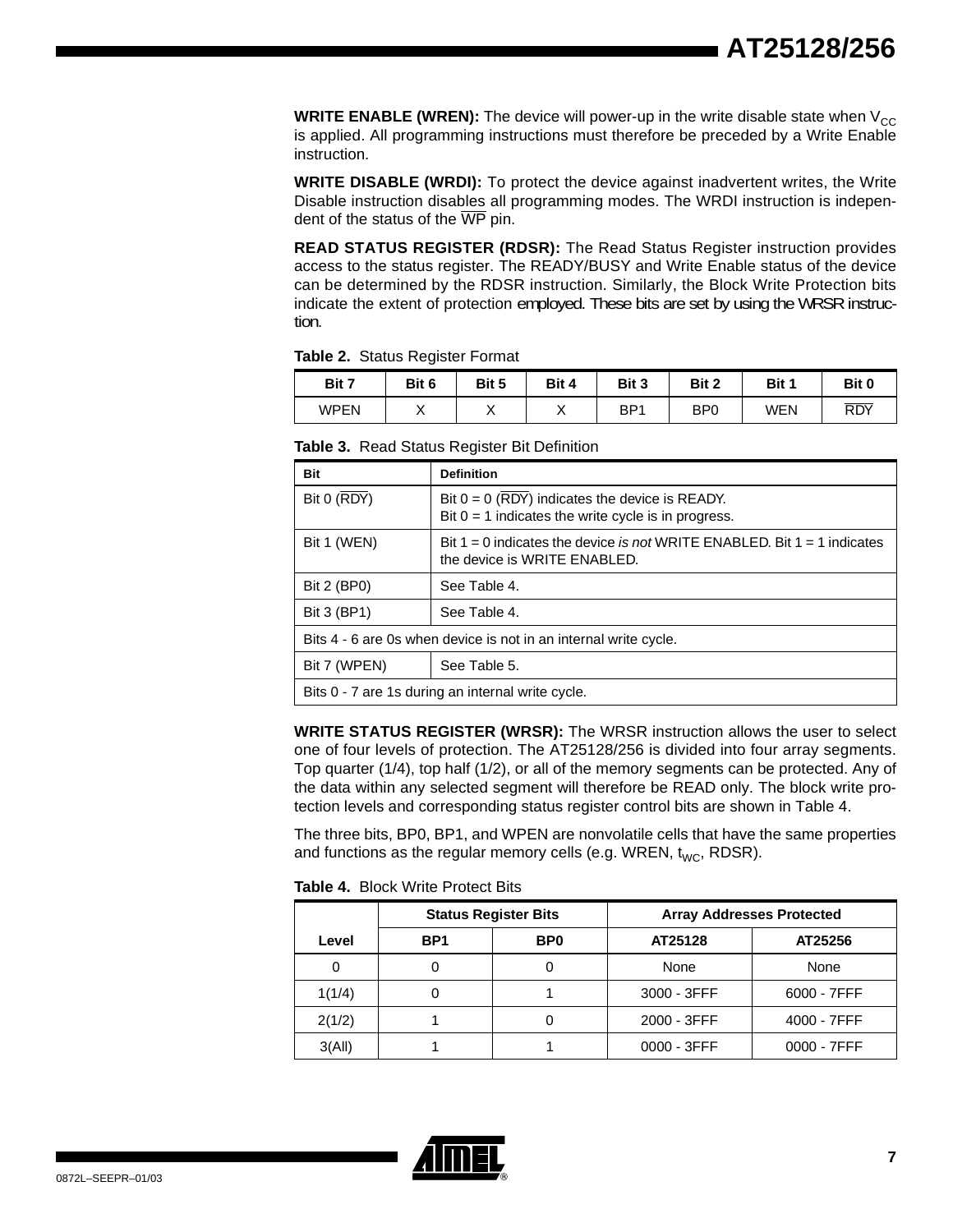

The WRSR instruction also allows the user to enable or disable the write protect (WP) pin through the use of the Write Protect Enable (WPEN) bit. Hardware write protection is enabled when the  $\overline{\text{WP}}$  pin is low and the WPEN bit is "1". Hardware write protection is disabled when either the  $\overline{WP}$  pin is high or the WPEN bit is "0." When the device is hardware write protected, writes to the Status Register, including the Block Protect bits and the WPEN bit, and the block-protected sections in the memory array are disabled. Writes are only allowed to sections of the memory which are not block-protected.

**NOTE:** When the WPEN bit is hardware write protected, it cannot be changed back to "0", as long as the  $\overline{\text{WP}}$  pin is held low.

| <b>WPEN</b> | <b>WP</b> | <b>WEN</b> | <b>Protected</b><br><b>Blocks</b> | <b>Unprotected</b><br><b>Blocks</b> | <b>Status</b><br><b>Register</b> |
|-------------|-----------|------------|-----------------------------------|-------------------------------------|----------------------------------|
| 0           | X         | 0          | Protected                         | Protected                           | Protected                        |
| 0           | X         |            | Protected                         | Writable                            | Writable                         |
|             | Low       | 0          | Protected                         | Protected                           | Protected                        |
|             | Low       |            | Protected                         | Writable                            | Protected                        |
| X           | High      | 0          | Protected                         | Protected                           | Protected                        |
| X           | High      |            | Protected                         | Writable                            | Writable                         |

<span id="page-7-0"></span>**Table 5.** WPEN Operation

**READ SEQUENCE (READ):** Reading the AT25128/256 via the SO (Serial Output) pin requires the following sequence. After the  $\overline{\text{CS}}$  line is pulled low to select a device, the READ op-code is transmitted via the SI line followed by the byte address to be read (Refer to [Table 6](#page-8-0)). Upon completion, any data on the SI line will be ignored. The data (D7 - D0) at the specified address is then shifted out onto the SO line. If only one byte is to be read, the  $\overline{\text{CS}}$  line should be driven high after the data comes out. The READ sequence can be continued since the byte address is automatically incremented and data will continue to be shifted out. When the highest address is reached, the address counter will roll over to the lowest address allowing the entire memory to be read in one continuous READ cycle.

**WRITE SEQUENCE (WRITE):** In order to program the AT25128/256, two separate instructions must be executed. First, the device **must be write enabled** via the Write Enable (WREN) Instruction. Then a Write (WRITE) Instruction may be executed. Also, the address of the memory location(s) to be programmed must be outside the protected address field location selected by the Block Write Protection Level. During an internal write cycle, all commands will be ignored except the RDSR instruction.

A Write Instruction requires the following sequence. After the  $\overline{CS}$  line is pulled low to select the device, the WRITE op-code is transmitted via the SI line followed by the byte address and the data (D7 - D0) to be programmed (Refer to [Table 6](#page-8-0)). Programming will start after the  $\overline{CS}$  pin is brought high. (The LOW-to-High transition of the  $\overline{CS}$  pin must occur during the SCK low time immediately after clocking in the D0 (LSB) data bit.

The READY/BUSY status of the device can be determined by initiating a READ STA-TUS REGISTER (RDSR) Instruction. If Bit  $0 = 1$ , the WRITE cycle is still in progress. If Bit 0 = 0, the WRITE cycle has ended. Only the READ STATUS REGISTER instruction is enabled during the WRITE programming cycle.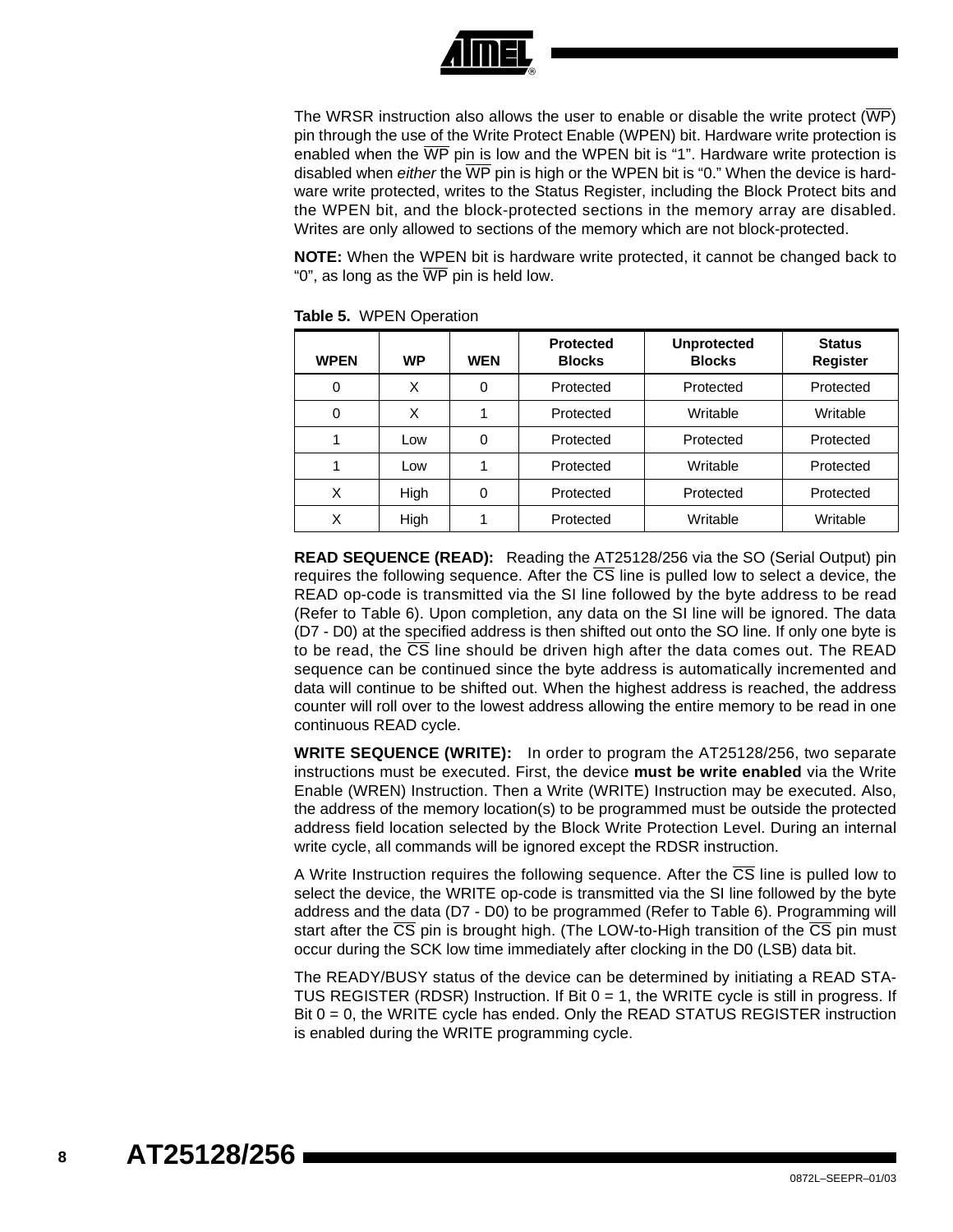The AT25128/256 is capable of a 64-byte PAGE WRITE operation. After each byte of data is received, the six low order address bits are internally incremented by one; the high order bits of the address will remain constant. If more than 64 bytes of data are transmitted, the address counter will roll over and the previously written data will be overwritten. The AT25128/256 is automatically returned to the write disable state at the completion of a WRITE cycle.

**NOTE:** If the device is not Write enabled (WREN), the device will ignore the Write instruction and will return to the standby state, when  $\overline{CS}$  is brought high. A new CS falling edge is required to re-initiate the serial communication.

<span id="page-8-0"></span>

|  |  | Table 6. Address Key |  |
|--|--|----------------------|--|
|--|--|----------------------|--|

| <b>Address</b>  | AT25128           | AT25256        |
|-----------------|-------------------|----------------|
| וחי             | $A_{13} - A_0$    | $A_{14} - A_0$ |
| Don't Care Bits | $A_{15}$ $A_{14}$ | л15            |

|   | Ш |  |
|---|---|--|
| L |   |  |
|   |   |  |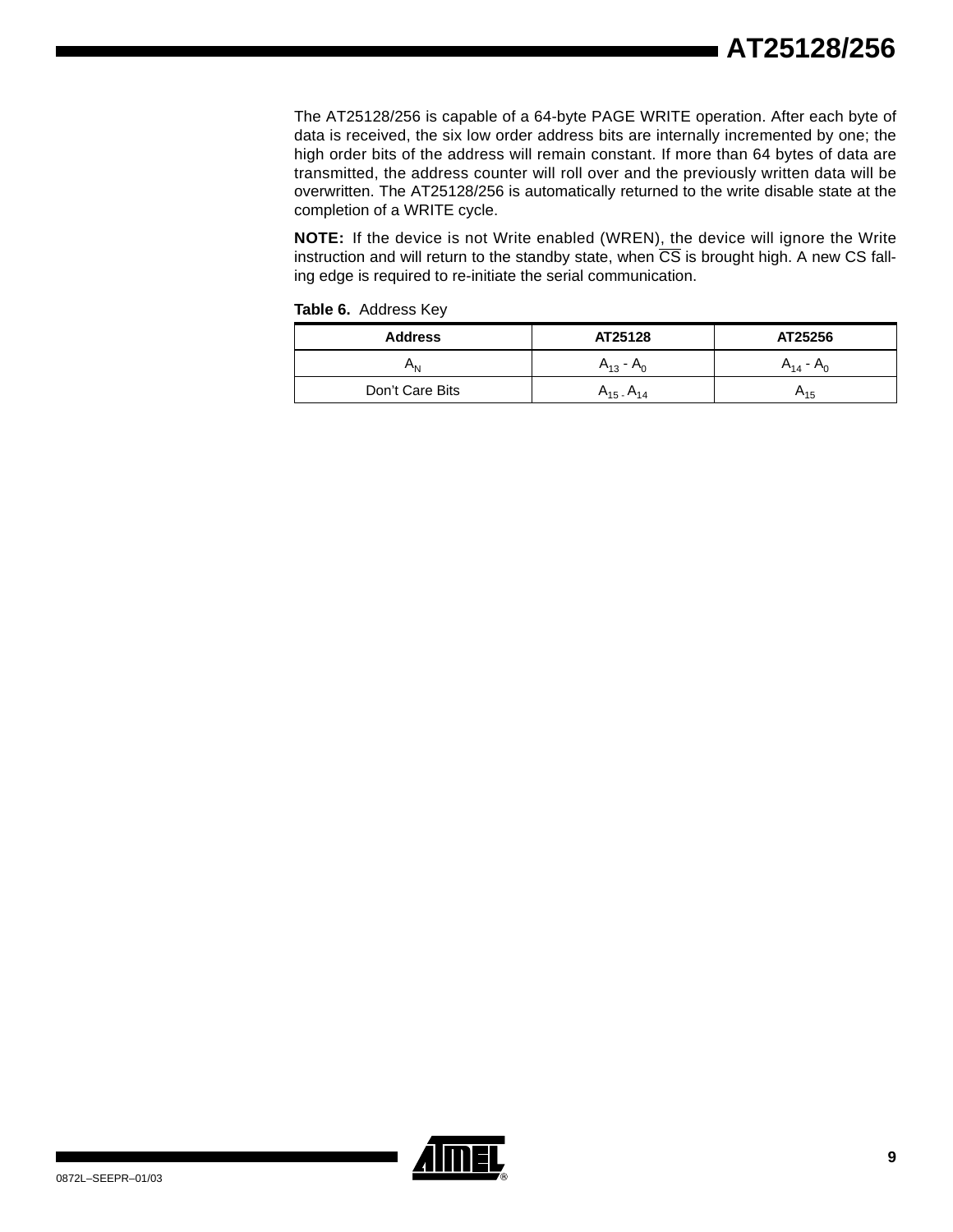

# **Timing Diagrams (for SPI Mode 0 (0, 0))**

### **Synchronous Data Timing**



### **WREN Timing**



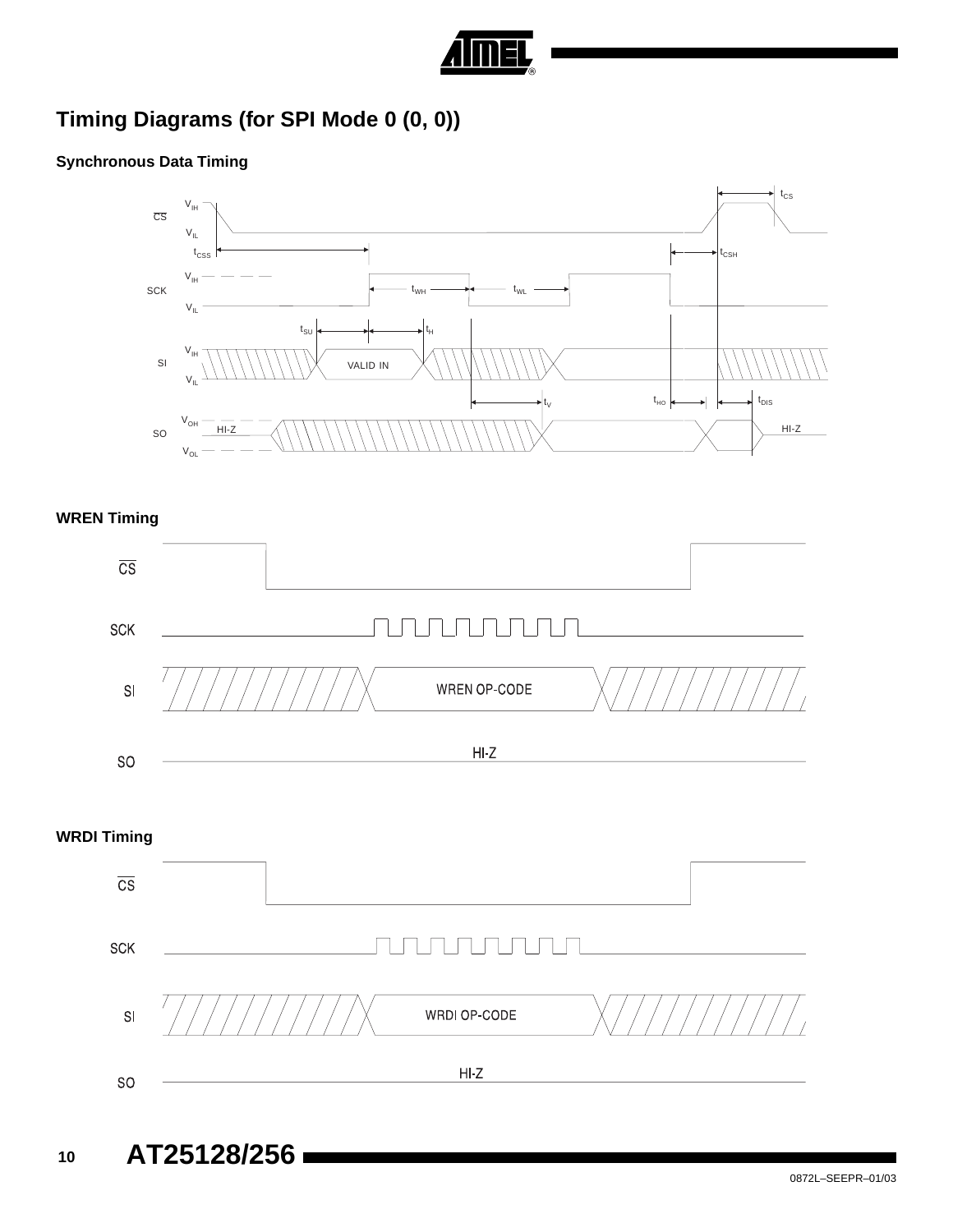#### **RDSR Timing**



### **WRSR Timing**





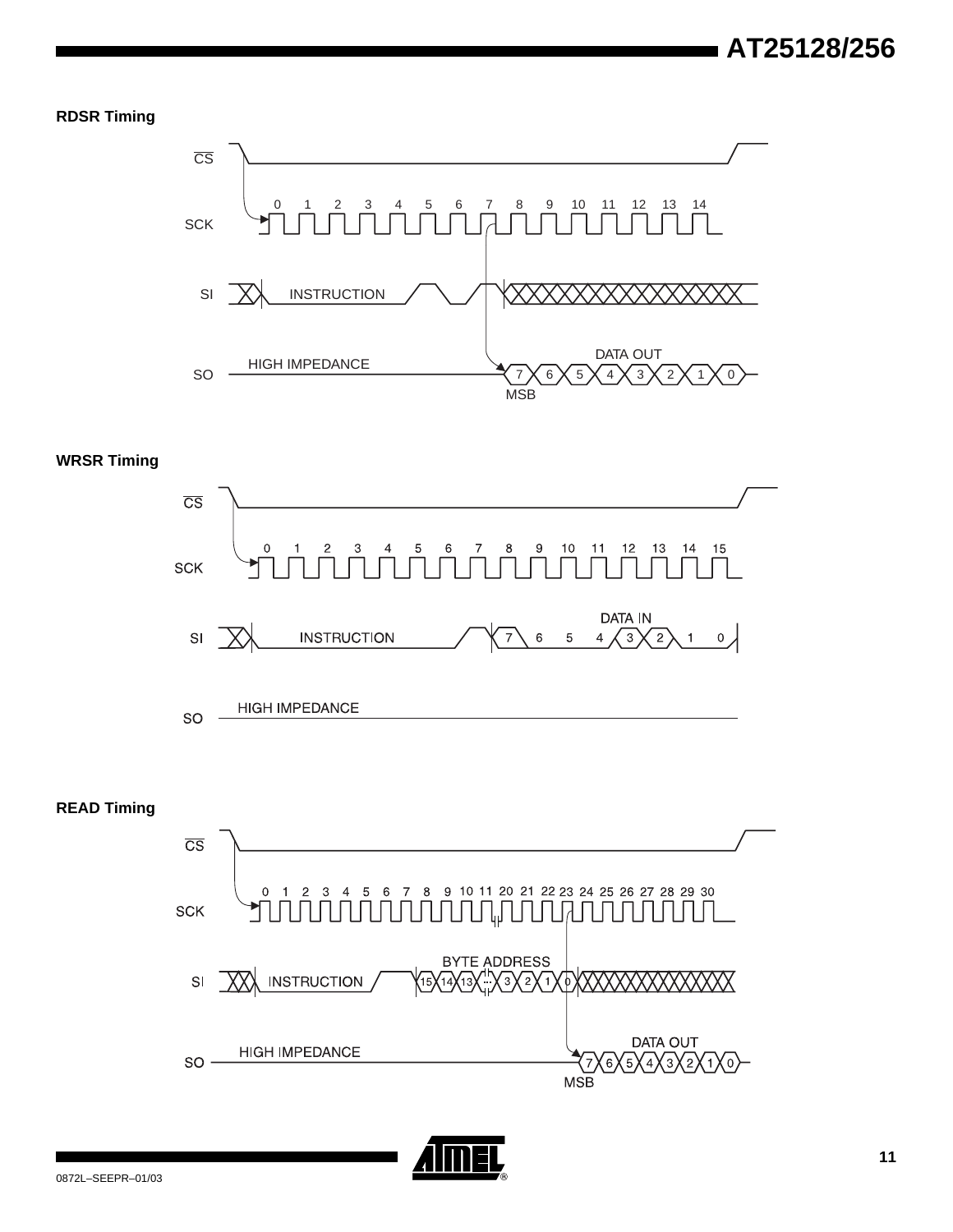

### **WRITE Timing**



#### **HOLD Timing**

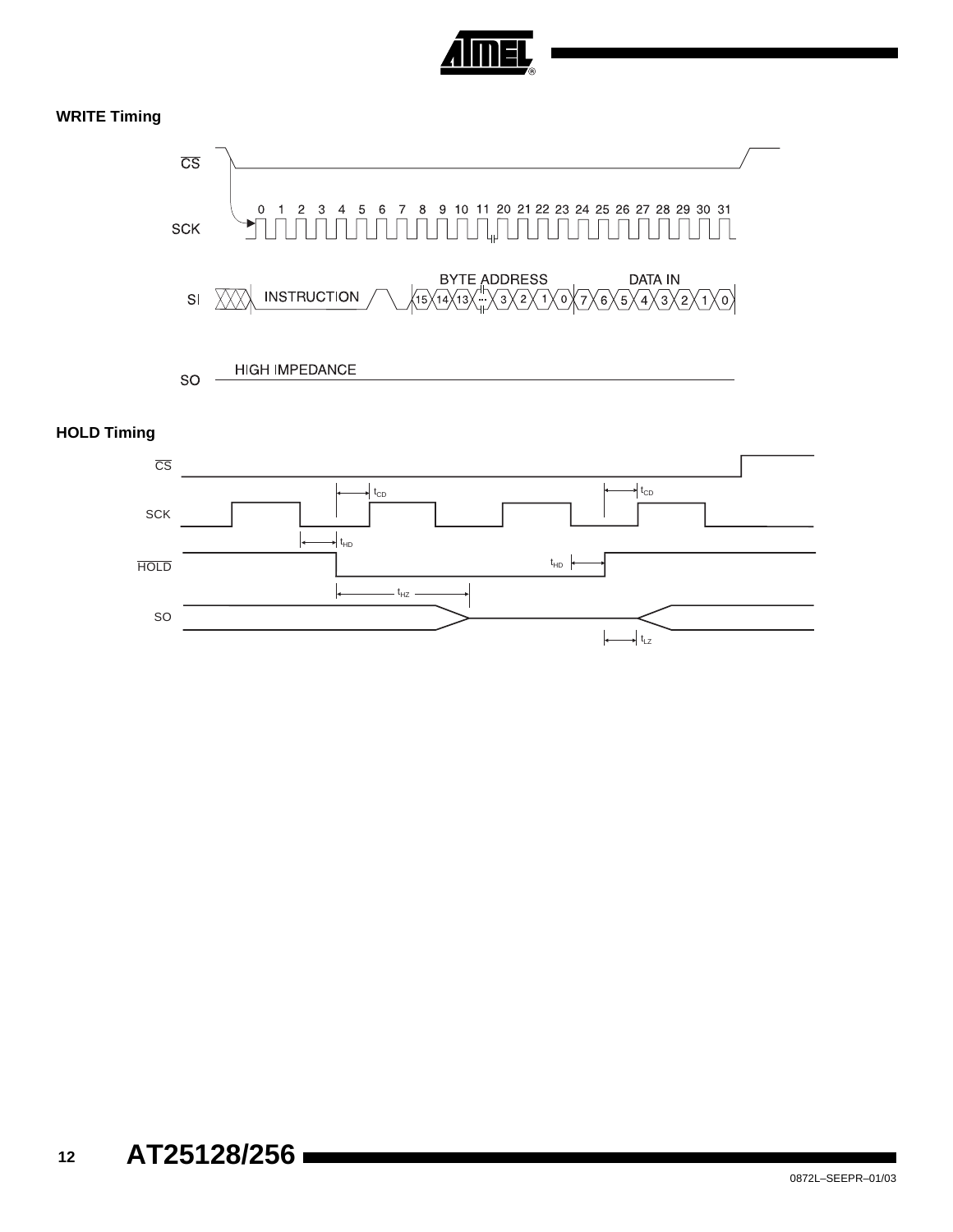# **AT25128 Ordering Information**

| <b>Ordering Code</b> | Package         | <b>Operation Range</b>              |
|----------------------|-----------------|-------------------------------------|
| AT25128-10PI-2.7     | 8P3             | Industrial                          |
| AT25128N-10SI-2.7    | 8S1             | (-40 $\degree$ C to 85 $\degree$ C) |
| AT25128W-10SI-2.7    | 8S <sub>2</sub> |                                     |
| AT25128-10UI-2.7     | 8U4             |                                     |
| AT25128N1-10SI-2.7   | 16S1            |                                     |
| AT25128T1-10TI-2.7   | 14A2            |                                     |
| AT25128-10PI-1.8     | 8P3             | Industrial                          |
| AT25128N-10SI-1.8    | 8S1             | (-40 $\degree$ C to 85 $\degree$ C) |
| AT25128W-10SI-1.8    | 8S <sub>2</sub> |                                     |
| AT25128-10UI-1.8     | 8U4             |                                     |
| AT25128N1-10SI-1.8   | 16S1            |                                     |
| AT25128T1-10TI-1.8   | 14A2            |                                     |
| AT25128N-10SJ-2.7    | 8S1             | Lead-Free/Industrial Temperature    |
| AT25128N-10SJ-1.8    | 8S1             | (-40 $\degree$ C to 85 $\degree$ C) |
| AT25128N-10SE-2.7    | 8S1             | High Grade/Extended Temperature     |
|                      |                 | (-40°C to 125°C)                    |

Note: For 2.7V devices used in the 4.5V to 5.5V range, please refer to performance values in the AC and DC Characteristics tables.

| Package Type   |                                                                            |  |
|----------------|----------------------------------------------------------------------------|--|
| 8P3            | 8-lead, 0.300" Wide, Plastic Dual In-line Package (PDIP)                   |  |
| <b>8S1</b>     | 8-lead, 0.150" Wide, Plastic Gull Wing Small Outline Package (JEDEC SOIC)  |  |
| <b>8S2</b>     | 8-lead, 0.200" Wide, Plastic Gull Wing Small Outline Package (EIAJ SOIC)   |  |
| 8U4            | 8-ball, die Ball Grid Array Package (dBGA)                                 |  |
| <b>16S1</b>    | 16-lead, 0.150" Wide, Plastic Gull Wing Small Outline Package (JEDEC SOIC) |  |
| 14A2           | 14-lead, 0.170" Wide, Thin Shrink Small Outline Package (TSSOP)            |  |
| <b>Options</b> |                                                                            |  |
| $-2.7$         | Low-voltage $(2.7V)$ to $5.5V$                                             |  |
| $-1.8$         | Low-voltage $(1.8V)$ to $5.5V$                                             |  |

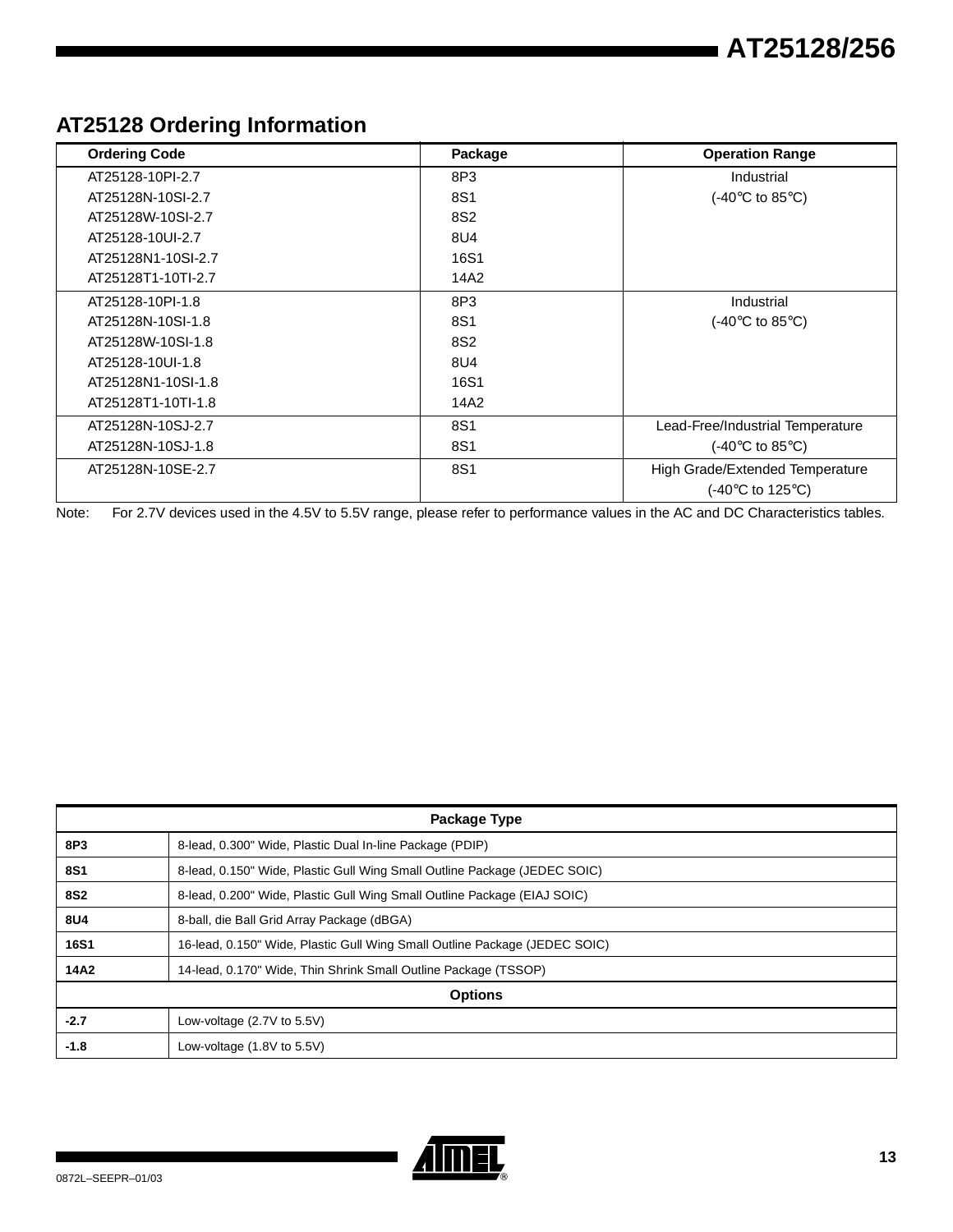

# **AT25256 Ordering Information**

| <b>Ordering Code</b> | Package          | <b>Operation Range</b>                   |
|----------------------|------------------|------------------------------------------|
| AT25256-10PI-2.7     | 8P3              | Industrial                               |
| AT25256W-10SI-2.7    | 8S <sub>2</sub>  | $(-40^{\circ}C \text{ to } 85^{\circ}C)$ |
| AT25256-10Cl-2.7     | 8CN <sub>3</sub> |                                          |
| AT25256-10UI-2.7     | 8U3              |                                          |
| AT25256T2-10TI-2.7   | 20A2             |                                          |
| AT25256-10PI-1.8     | 8P3              | Industrial                               |
| AT25256W-10SI-1.8    | 8S <sub>2</sub>  | $(-40^{\circ}C \text{ to } 85^{\circ}C)$ |
| AT25256-10Cl-1.8     | 8CN <sub>3</sub> |                                          |
| AT25256-10UI-1.8     | 8U3              |                                          |
| AT25256T2-10TI-1.8   | 20A2             |                                          |
| AT25256W-10SJ-2.7    | 8S <sub>2</sub>  | Lead-Free/Industrial Temperature         |
| AT25256W-10SJ-1.8    | 8S <sub>2</sub>  | (-40 $\degree$ C to 85 $\degree$ C)      |
| AT25256W-10SE-2.7    | 8S <sub>2</sub>  | High Grade/Extended Temperature          |
|                      |                  | $(-40^{\circ}C$ to 125 $^{\circ}C$ )     |

Note: For 2.7V devices used in the 4.5V to 5.5V range, please refer to performance values in the AC and DC Characteristics tables.

| Package Type   |                                                                          |  |
|----------------|--------------------------------------------------------------------------|--|
| 8P3            | 8-lead, 0.300" Wide, Plastic Dual In-line Package (PDIP)                 |  |
| <b>8S2</b>     | 8-lead, 0.200" Wide, Plastic Gull Wing Small Outline Package (EIAJ SOIC) |  |
| <b>8CN3</b>    | 8-lead, 0.230" Wide, Leadless Array Package (LAP)                        |  |
| 8U3            | 8-ball, die Ball Grid Array Package (dBGA)                               |  |
| <b>20A2</b>    | 20-lead, 0.170" Wide, Thin Shrink Small Outline Package (TSSOP)          |  |
| <b>Options</b> |                                                                          |  |
| $-2.7$         | Low-voltage $(2.7V)$ to 5.5V)                                            |  |
| $-1.8$         | Low-voltage $(1.8V)$ to $5.5V$                                           |  |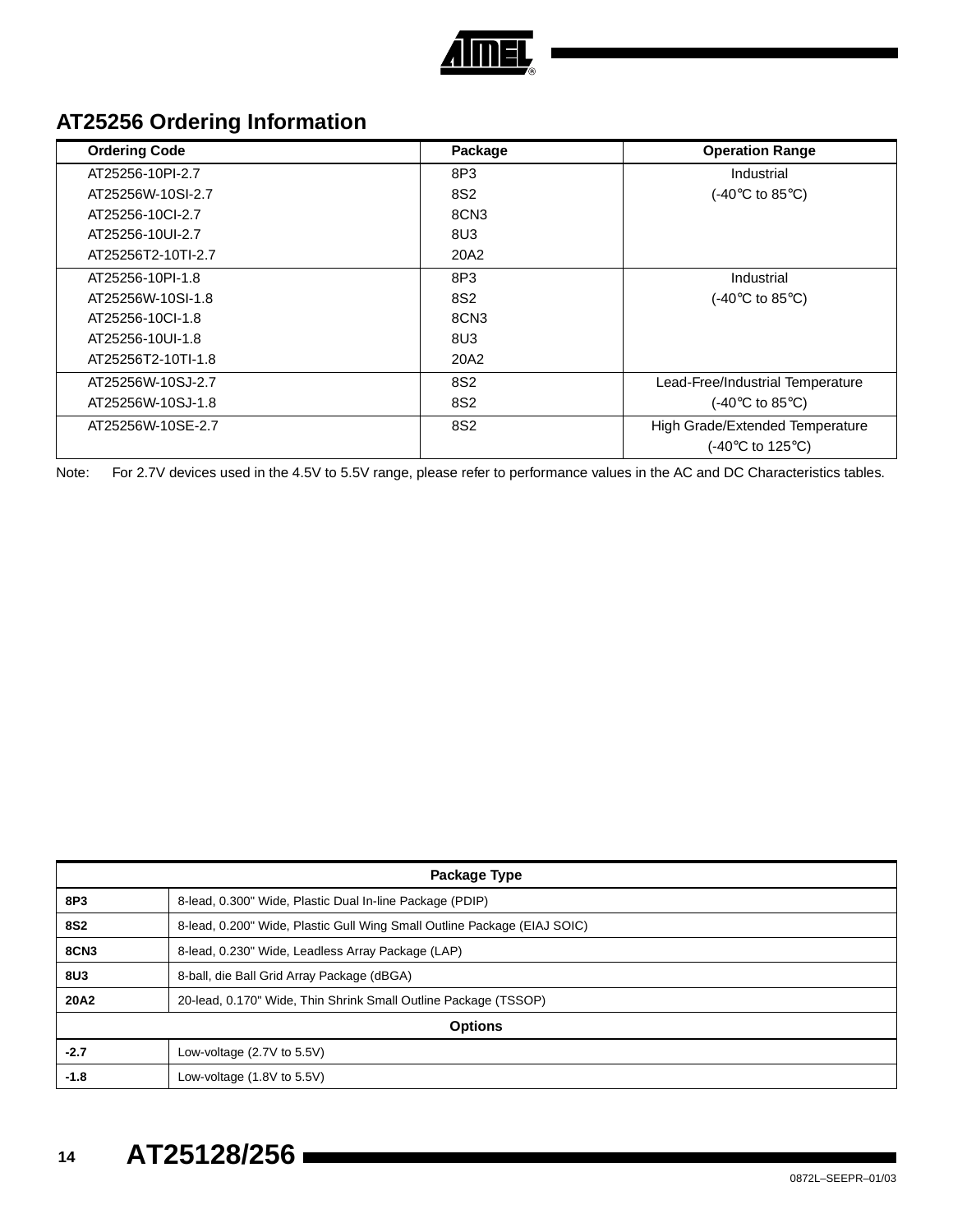### **Packaging Information**

### **8P3 – PDIP**



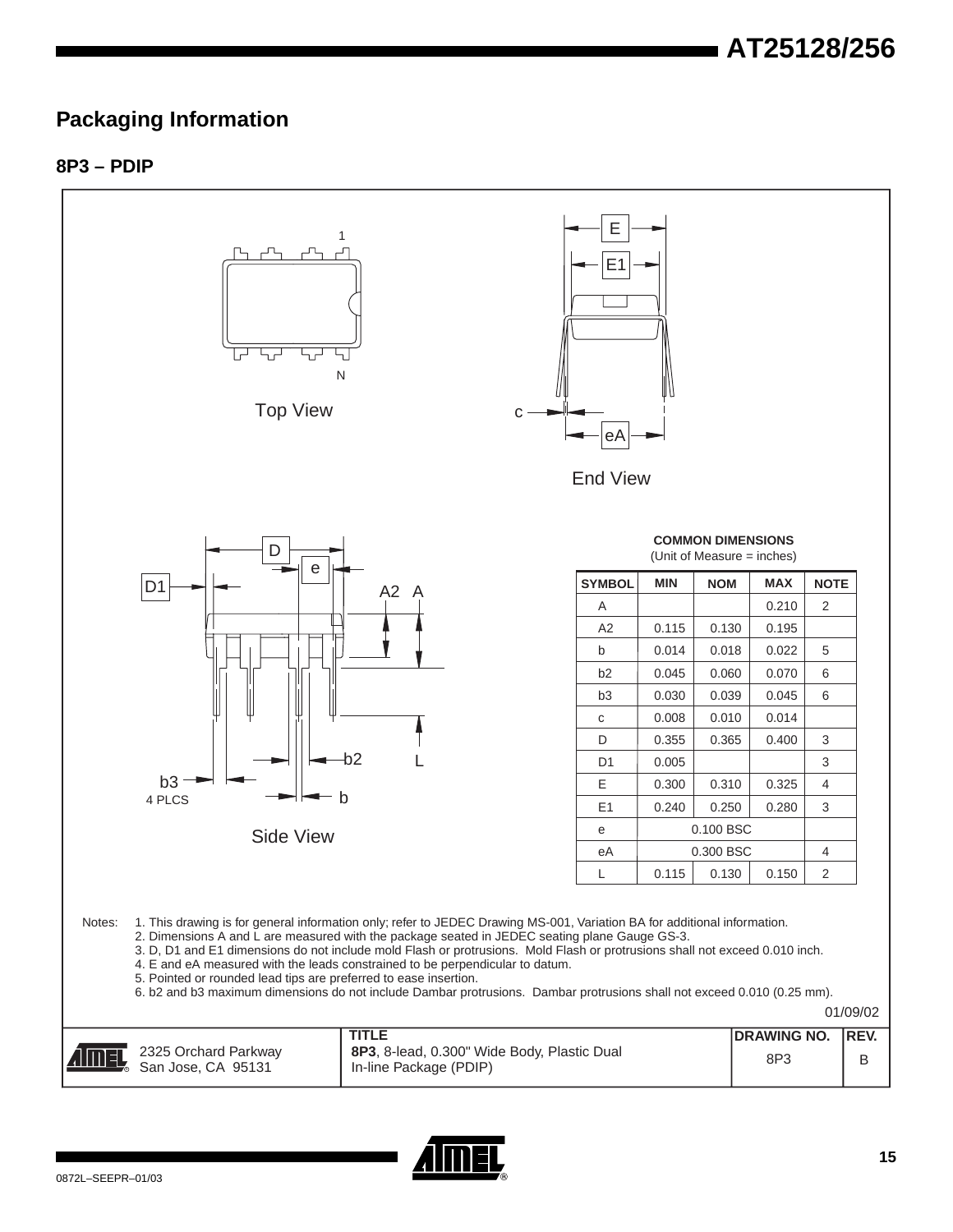

### **8S1 – JEDEC SOIC**

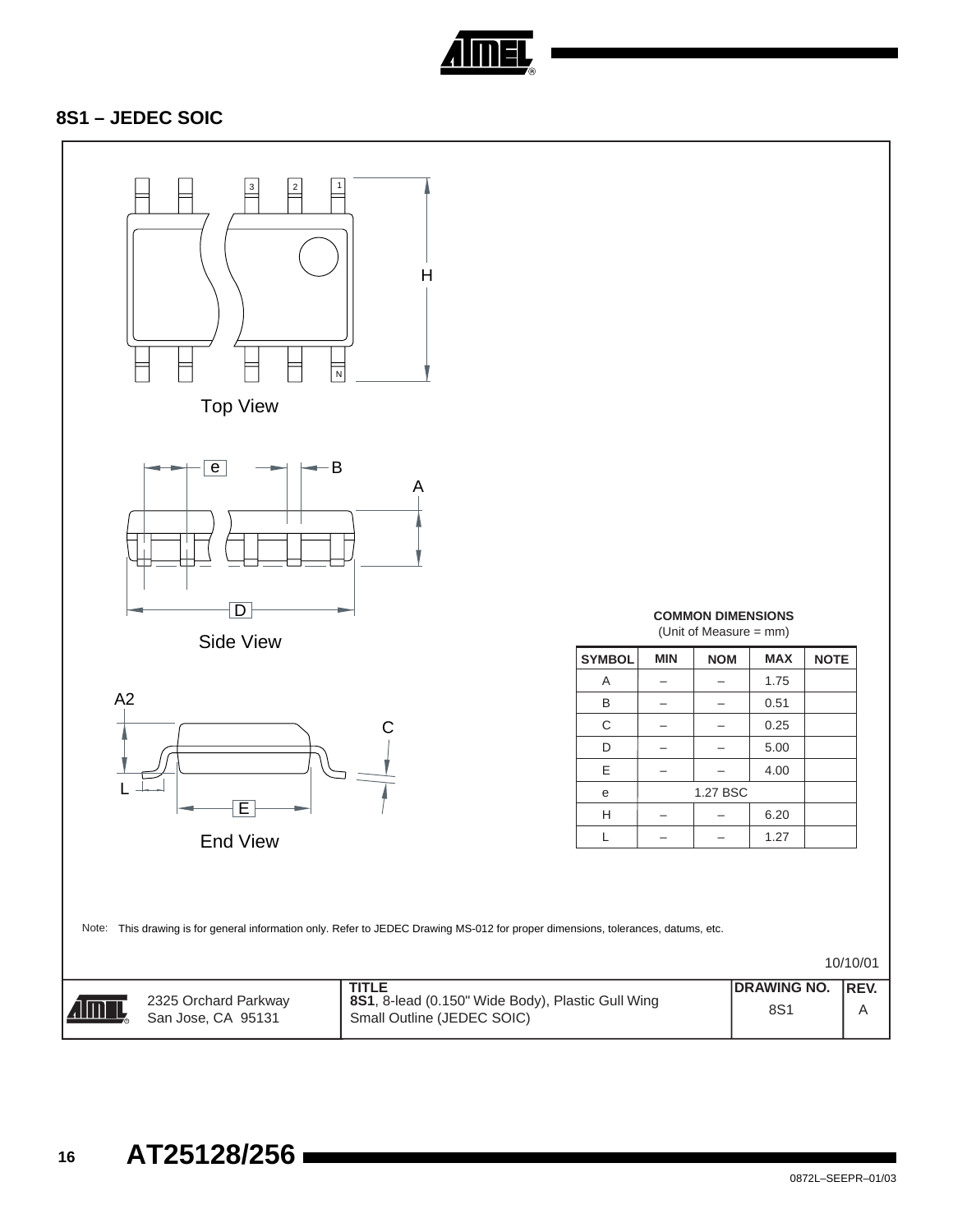# **AT25128/256**

### **8S2 – EIAJ SOIC**



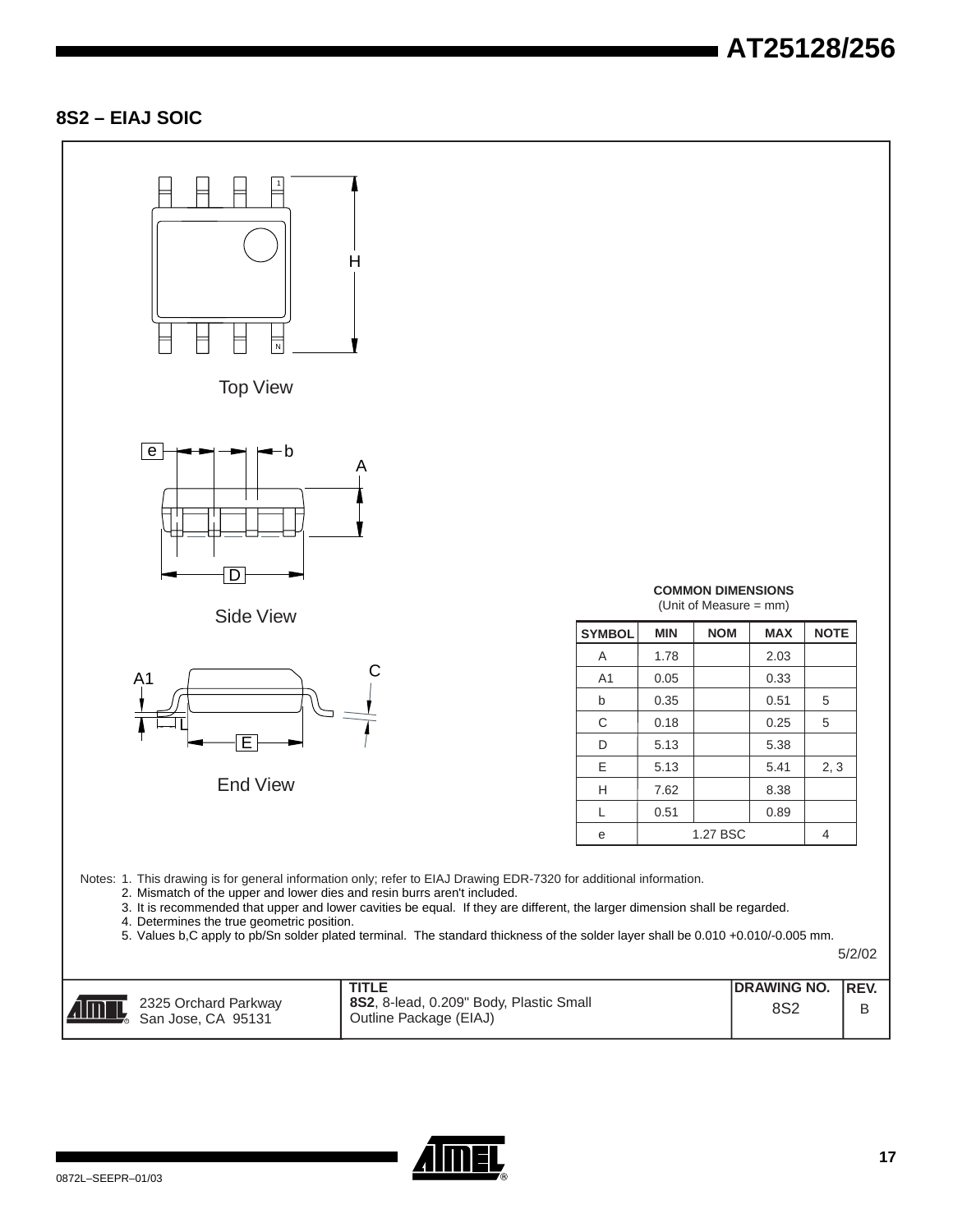

### **8CN3 – LAP**

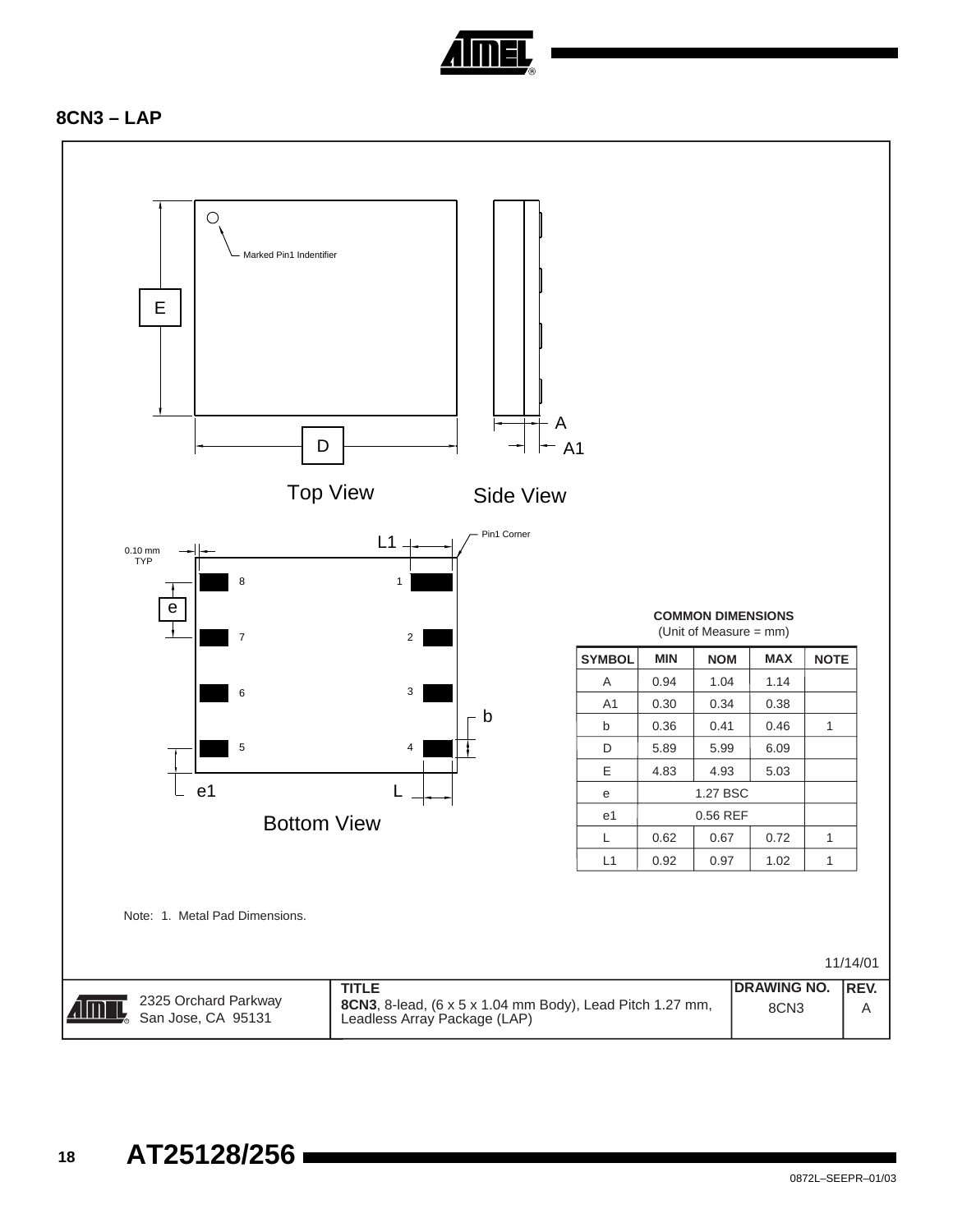# **AT25128/256**

### **8U3 – dBGA**



|                                                             | TITLE                                                                           | <b>IDRAWING NO. IREV.</b> |  |
|-------------------------------------------------------------|---------------------------------------------------------------------------------|---------------------------|--|
| 2325 Orchard Parkway<br><b>AIMEL,</b><br>San Jose, CA 95131 | 8U3, 8-ball 0.75 pitch, Die Ball Grid Array<br>Package (dBGA) AT25256 (AT19874) | 8U3                       |  |

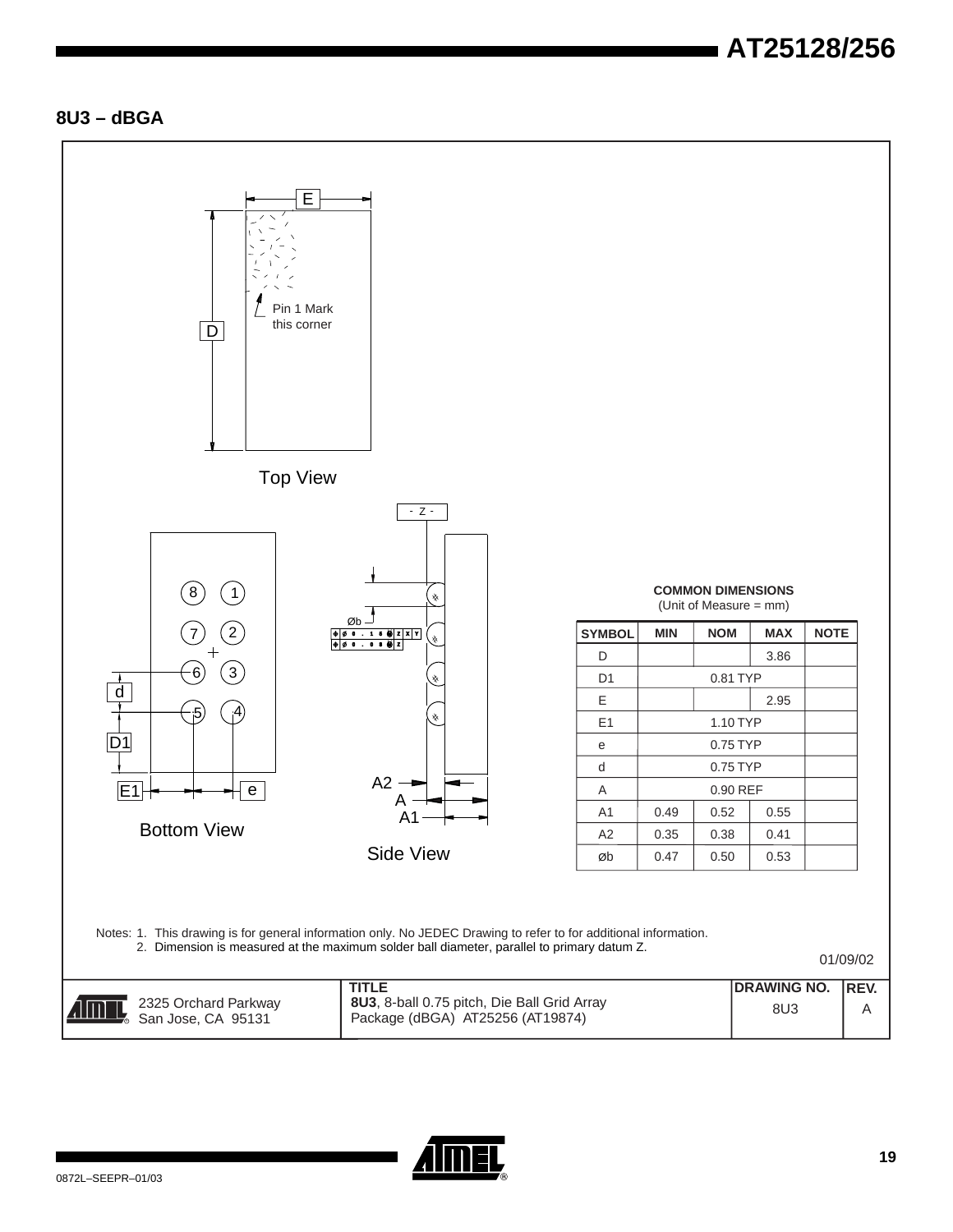

### **8U4 – dBGA**

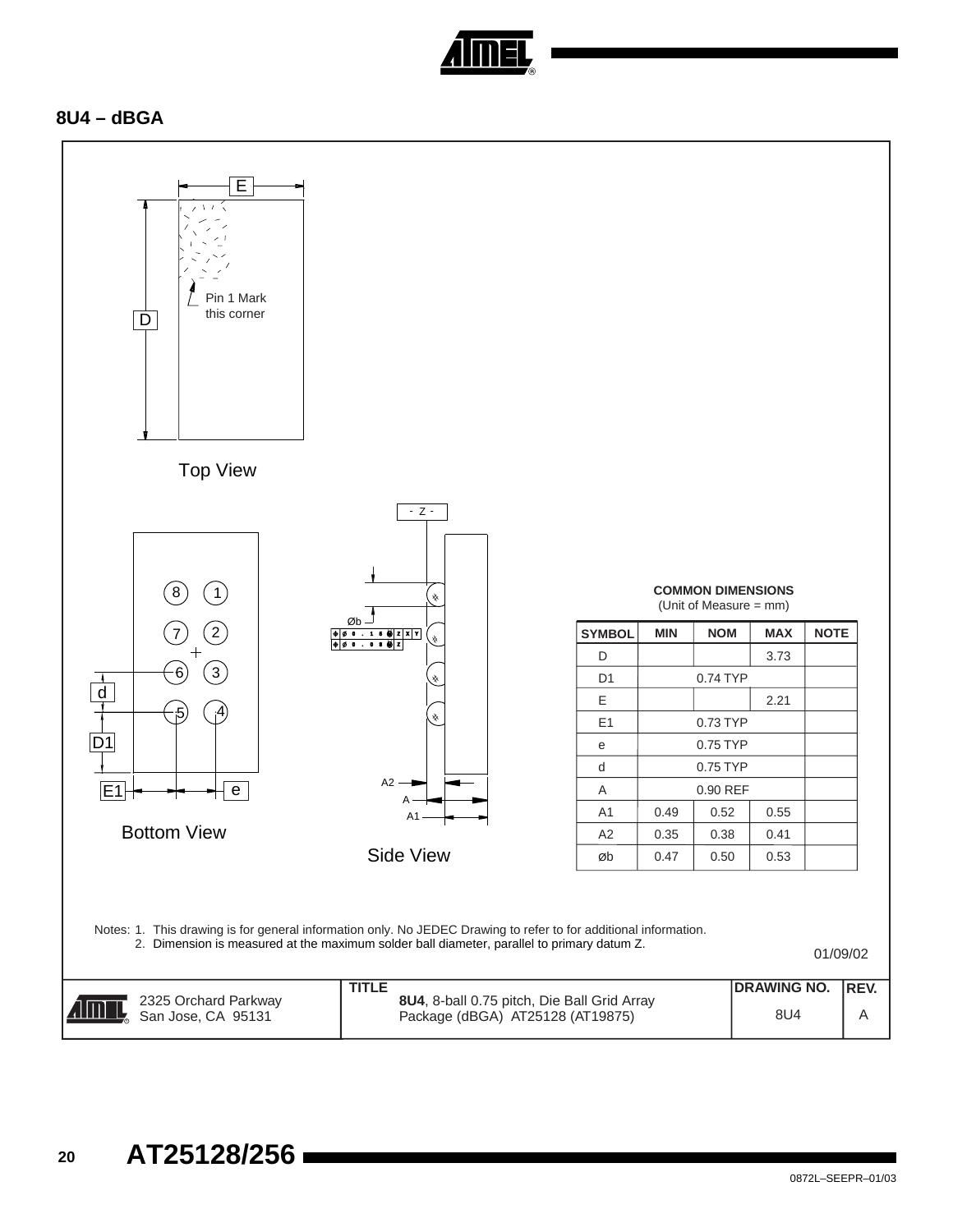# **AT25128/256**

### **16S1 – JEDEC SOIC**



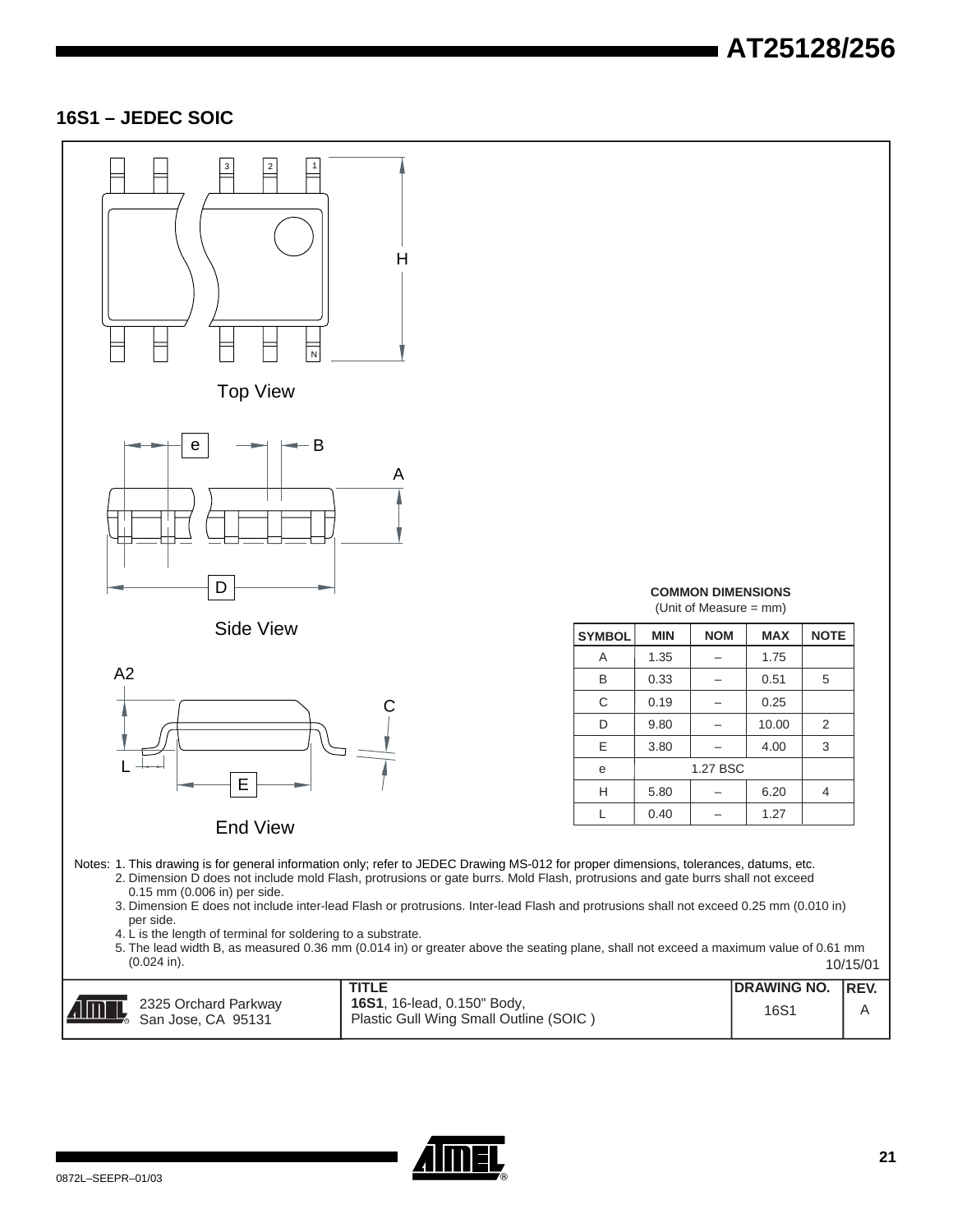

### **14A2 – TSSOP**

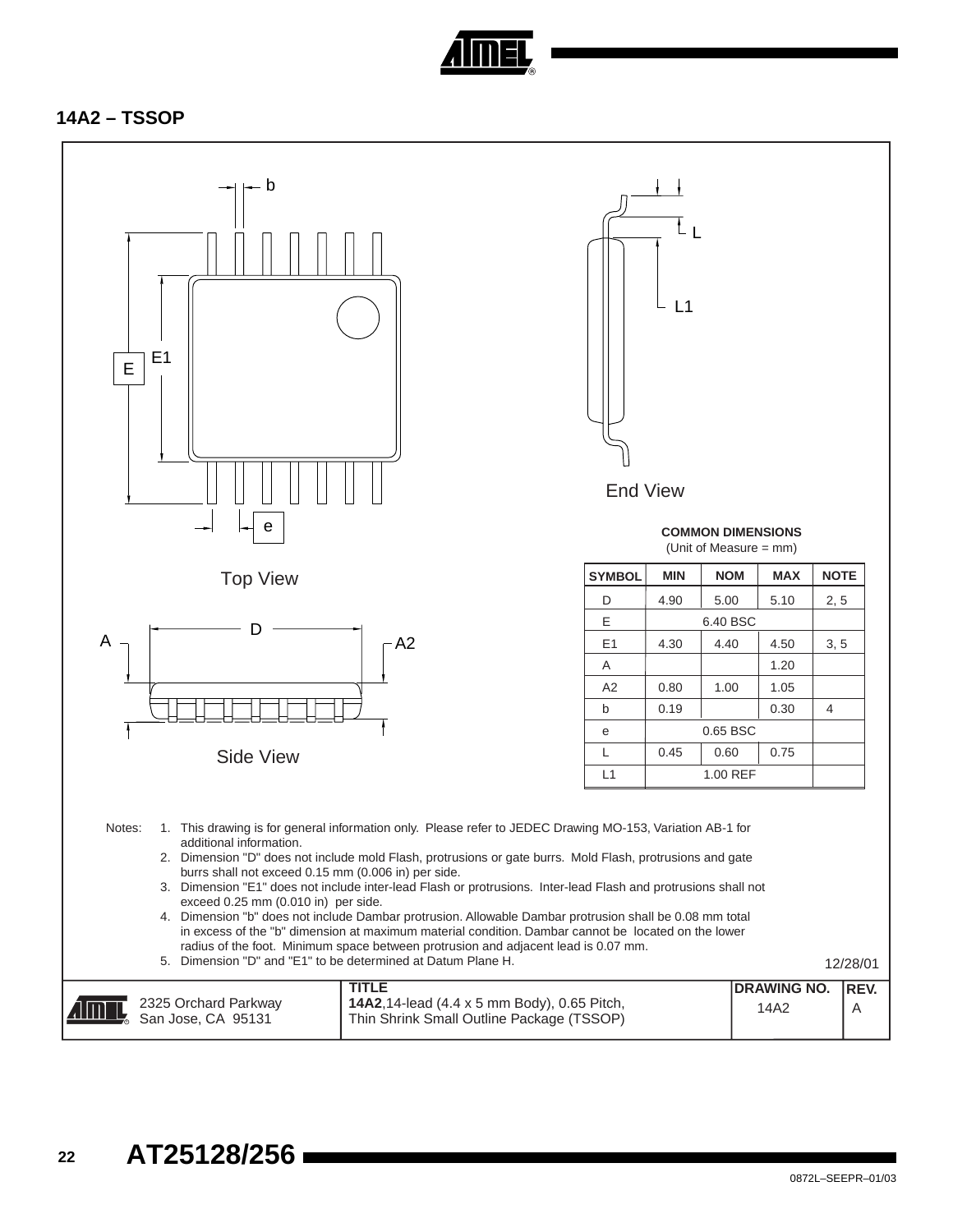### **20A2 – TSSOP**